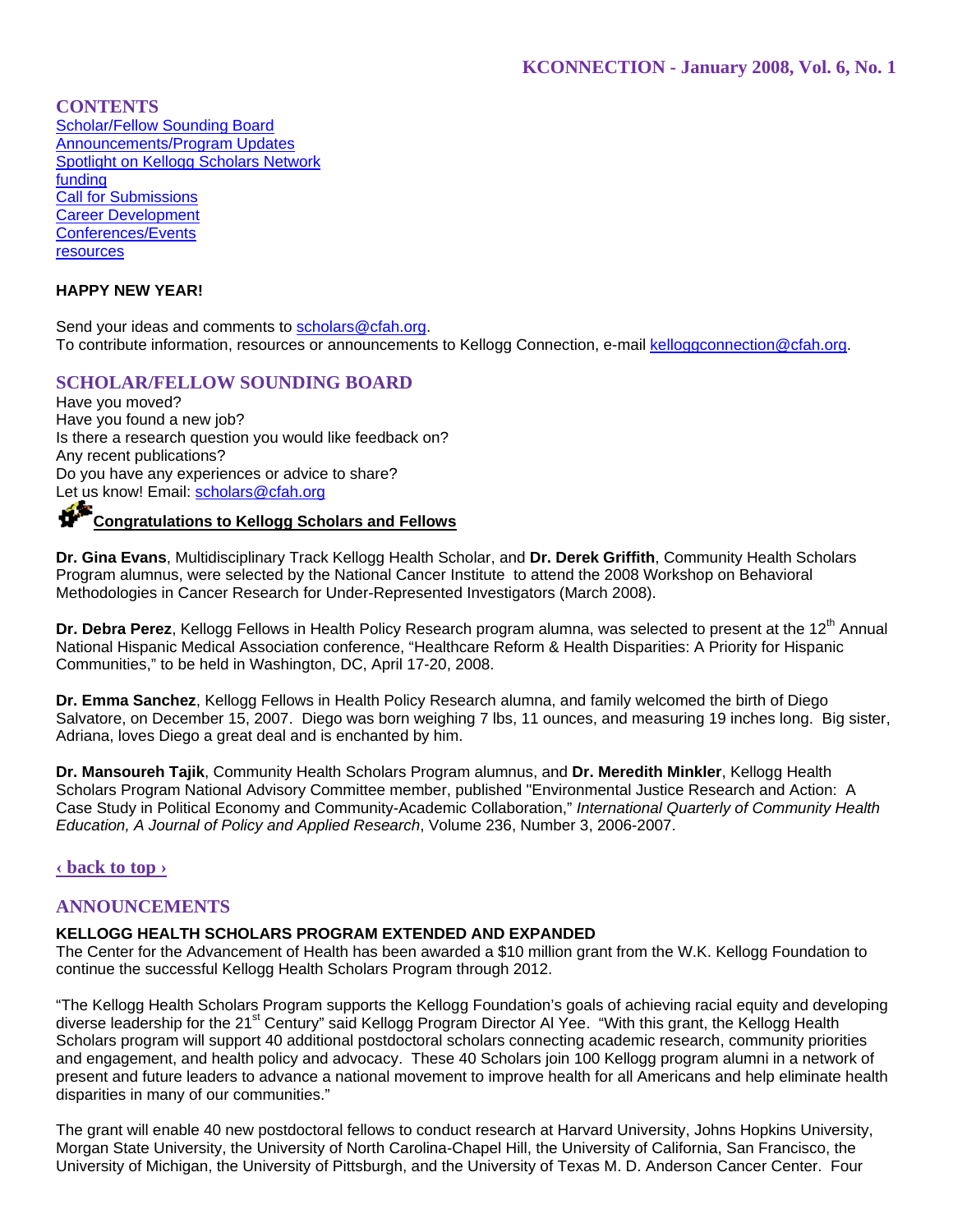sites feature community-based participatory research and are managed by the University of Michigan program office. Four sites focus on multidisciplinary methods and are managed by the Center for the Advancement of Health.

Sixteen scholars will be selected for the academic year 2008-2012 (two scholars per training site), eight scholars for 2009- 2011 (one scholar per site), and 16 more for the year 2010-2012 (two scholars per site).

They will be awarded annual stipends, plus benefits and a research budget. The stipend each year is as follows: \$61,000 in 2008; \$62,000 in 2009; \$63,000 in 2010; \$64,000 in 2011; and \$65,000 in 2012.

"The Kellogg Health Scholars add new knowledge about health disparities and apply this evidence to improving policy formulation and community health outcomes," said KHSP co-director, Barbara Kivimae Krimgold. "Program goals include not only more equitable health policies and systems, but also more diversified health leadership and enhanced career development for the Kellogg Community of Scholars." "Community-Based Participatory Research enables communitybased organizations and academic institutions to carry out research in partnership, sharing the selection of the topic, the expertise of each partner, the conduct of the research, and the application of research findings to improve the community's health," said KHSP co-director Toby Citrin. "This partnership approach to research represents a major change from the 'top-down' research carried out by universities on communities, all too typical of past work."

The program began in 2005, and 15 scholars are finishing their research this year in fields as diverse as: communitybased participatory research in preventive health behavior of African American and Latino men; life-course and cumulative effects of socioeconomic status and neighborhood context on health outcomes and disparities; nutrition and physical activity interventions among African American women; inequities in the broader society that exacerbate HIV/AIDS disparities; the minority aging population, community-based long-term care, mental health and coping skills among Latino family caregivers and depression in older Latinas; promoting active aging through civic engagement; engagement in local, state and regional policy campaigns to change the social and physical environmental conditions that negatively impact health; impact of peer-led mental health education intervention for African American adolescents; mentoring to increase interest in academics and reduce aggression and violence among predominantly African American children and families; multiple determinants of health as these relate to HIV/AIDS prevention in two rural African American communities; Mexican immigrant farmworkers; specific health processes in aging, older adulthood and caregiving for elders in American Indian communities; walking program to promote healthy eating and physical activity in three low-income neighborhoods; homeland security, disaster preparedness, health care and the environment; health and healthcare disparities among racial/ethnic minority populations, particularly African Americans; and ethnic and socioeconomic health disparities focusing on the psychological and social factors that affect physical and mental health.

The new grant will enable future Scholars to apply their work in the development of policies addressing health disparities by maintaining close relationships with policy and advocacy organizations including federal and state legislators and agencies.

The 2008-2010 Call for Applications deadline is on January 8, 2008. The 2009-2010 and 2010-2012 Calls for Applications will also be issued in 2008 and 2009, respectively.

#### *Do We Have Your Most Updated Contact Information?*

*Please update our files if your email or mailing address has changed or will change. We want to keep our Scholars network as up-to-date and well-connected as possible! Please send any changes to dtorresen@cfah.org or mbjones@cfah.org.* 

### **‹ back to top ›**

## **SPOTLIGHT ON KELLOGG SCHOLARS NETWORK**

Meet Scholars in Health Disparities Program alumna, **Ronica N. Rooks, Ph.D.**…

Dr. Ronica N. Rooks is an Assistant Professor in the Department of Health and Behavioral Sciences at the University of Colorado Denver (CU Denver). At CU Denver she teaches graduate courses in health disparities, social epidemiology, and health and aging, as well as an undergraduate course in health and health care. Prior to her current position, she was an Assistant Professor in the Department of Sociology at Kent State University in Ohio. She also completed a W. K. Kellogg postdoctoral fellowship in health disparities at the Institute for Social Research, University of Michigan and a postdoctoral fellowship in geriatric epidemiology, in the intramural Laboratory of Epidemiology, Demography, and Biometry at the National Institute on Aging in Bethesda, Maryland. Dr. Rooks graduated from the Department of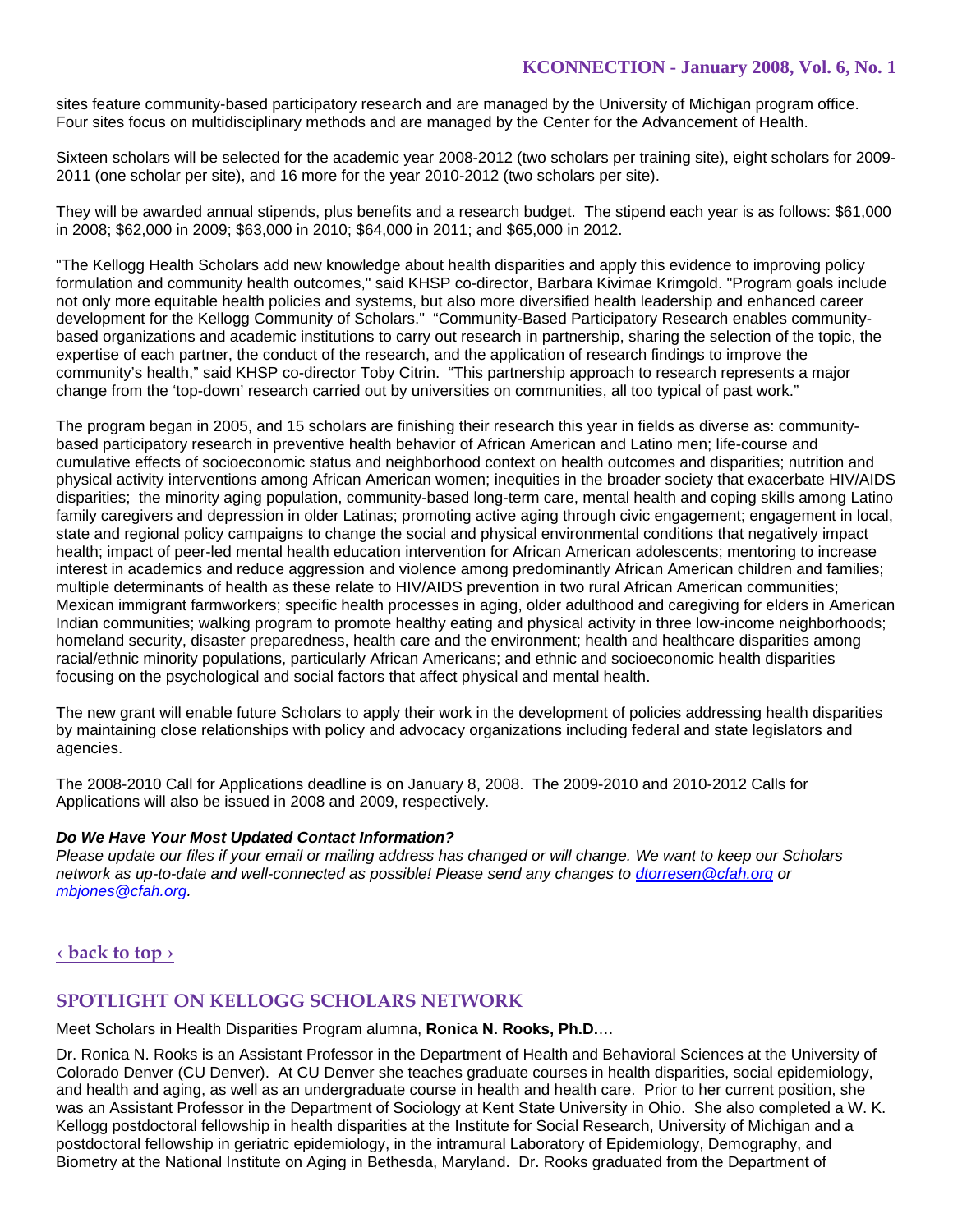Sociology at the University of Maryland at College Park with concentrations in demography and social stratification. She received her bachelor's degree in economics and sociology/anthropology from St. Mary's College of Maryland.

Dr. Rooks' research generally focuses on explanations for racial and socioeconomic status disparities in the health of African Americans. Specifically, she focuses on social environment and health care explanations for racial disparities in heart disease and physical functioning outcomes among the elderly; perceptions of mistrust and unfair treatment on racial disparities in hypertension, depression, and health care utilization (HCU) among adults; and racial, ethnic, age, chronic disease, and geographic variations in adult patients' perceived quality of, and access to, health care. She also examines how the prior health and health care factors may explain disparities in HCU and have a subsequent impact on disparities in chronic diseases among adults. Dr. Rooks is working on finishing a paper entitled, "Racial and Ethnic Disparities in Physician Visits: The Consequences of Age and Chronic Conditions," to fulfill her obligations for the New Connections grant she received from the Robert Wood Johnson Foundation. And, her long-term career goals are to become a prominent scholar in health disparities research, lead an interdisciplinary research team, be a teacher-scholar involving students in my research, and translate research into interventions to eliminate racial health disparities.

"My Kellogg Health Disparities postdoctoral fellowship was a wonderful, career-launching experience with multiple mentors, training resources, and networks that prepared me for an academic career and still benefit me today."

### **‹ back to top ›**

### **FUNDING**

#### **Lance Armstrong Foundation**

#### **Proposals For 2008 Cancer Community Program and Research Grants**

#### **Online Submissions: LOIs for Community Programs – March 28, 2008 to March 24, 2008 and LOIs for Research – February 4, 2008 to March 14, 2008**

The Lance Armstrong Foundation (LAF) recently released a call for proposals for its 2008 grants cycle. Next year, the LAF expects to offer grants to cancer community programs and researchers. Since its inception in 1997, the LAF has invested more than \$26 million in grants to organizations committed to addressing the physical, emotional and practical issues faced by cancer survivors.

"The LAF works for survivorship, living strong and improving the quality of life of cancer survivors," said LAF founder and cancer survivor Lance Armstrong. "This is especially important to closing the treatment gap in underserved communities. By funding these grants, we hope to help organizations – ranging from community centers to major research institutions – make significant advances in the issues that matter most to survivors and their families. The LAF is grateful and proud to be able to contribute to that great cause." Through its community program, the LAF grants funds to community non-profit organizations that promote the optimal physical, psychological and social recovery and care of cancer survivors and their loved ones. Grant applications will be considered in two areas of cancer survivorship: evidence-based interventions and education for health care professionals. Additionally, in 2008, preference will be given to projects that address the needs of underserved communities, including, but not limited to: adolescent/ young adult survivors; ethnic and racial minorities; and rural populations. Through its research program, the LAF awards grants to organizations for research projects that have the potential to lead to significant improvements in quality of life for cancer survivors. Proposed research projects must focus on one of the following areas of need to be eligible for funding: access to quality survivor care and services; adolescent and young adult health-related quality of life assessment; and cost effectiveness of preventive survivorship interventions. In addition, the LAF is offering a Young Investigator survivorship grant in cooperation with the National Lung Cancer Partnership. All applicants for 2008 community program and research grants must submit a letter of intent (LOI). Community program LOIs may be submitted online from January 28, 2008 through March 24, 2008, and Research LOIs may be submitted from February 4, 2008 through March 14, 2008. To view the complete Requests for Proposals, visit www.livestrong.org/GrantCycle.

## **National Institutes of Health**

**NIH Partners in Research Program (R03) RFA-OD-07-001**

**Letters of Intent Receipt Date(s): December 12, 2007** 

**NOTE: On time submission requires that applications be successfully submitted to Grants.gov no later than 5:00 p.m. local time (of the applicant institution/organization).** 

#### **Application Submission/Receipt Date(s): January 11, 2008**

This funding opportunity announcement (FOA) solicits research grant applications from academic/scientific institutions and community organizations that propose to forge partnerships (1) to study methods and strategies to engage and inform the public regarding health science in order to improve public understanding of the methods and benefits of publicly funded research, and (2) to increase scientists' understanding of and outreach to the public in their research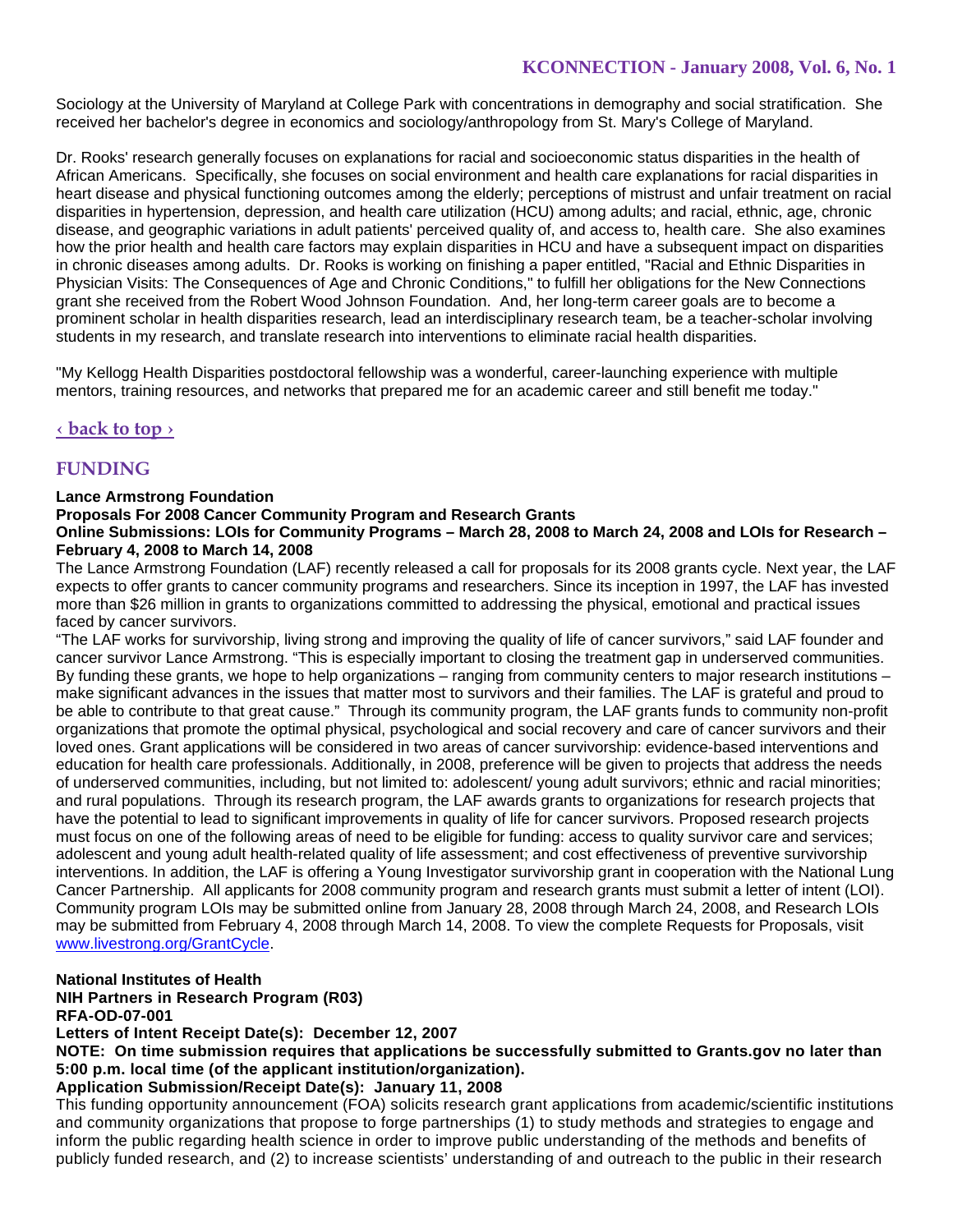efforts. PURPOSE: The purpose of the NIH Partners in Research program is to support two-year pilot and/or feasibility research studies of innovative activities designed to improve public understanding of biomedical and behavioral science, develop strategies for promoting collaboration between scientists and the community to improve the health of the public, and to identify the conditions (e.g., settings and approaches) that will enhance the effectiveness of such activities. Announcement details at http://grants.nih.gov/grants/guide/rfa-files/RFA-OD-07- 001.html.

#### **National Institutes of Health**

#### **NCI Transition Career Development Award to Promote Diversity (K22) PAR-08-047**

**Deadline: Standard dates apply, please see http://grants.nih.gov/grants/funding/submissionschedule.htm** Purpose: This Funding Opportunity Announcement (FOA) represents the continuation of an NCI program to make possible the diversification of the cancer research workforce via facilitation of the transition of investigators from minority groups underrepresented in biomedical research, primarily those with clinical doctoral degrees as well as those with doctoral degrees working in the areas of cancer prevention, control, behavioral, or population science research, from the mentored stage of career development in academic cancer research to the independent stage. This goal is achieved by providing protected time through salary and research support for 3 years to: postdoctoral individuals or junior faculty in mentored positions transitioning into their first independent position; and investigators within the first 2 years of their first independent cancer research position, to initiate and develop their independentlysupported cancer research programs. Announcement details at http://grants.nih.gov/grants/guide/pa-files/PAR-08- 047.html.

# **U.S. Environmental Protection Agency "Community Action for a Renewed Environment (CARE) Program" RFP #: EPA-OAR-IO-08-02**

## **Deadline: March 17, 2008**

The U.S. Environmental Protection Agency has announced that around \$3 million will be vailable in 2008 to support community-based partnerships to reduce pollution at the local level through the Community Action for a Renewed Environment (CARE) program. The program's Request for Proposals (RFP) is now available at http://www.epa.gov/air/grants\_funding.html#0802. The program values partnerships between communities and academic institutions. This year the application time line has been extended to 3 months and the deadline is March 17, 2008. For more details, including how to register for webcasts for prospective applicants in Jan and Feb, keep reading...About the CARE RFP -- Around \$3 million will be available in 2008 to support community-based partnerships to reduce pollution at the local level through the Community Action for a Renewed Environment (CARE) program. EPA anticipates awarding CARE cooperative agreements in two levels. Level I cooperative agreements range from \$75,000 to \$100,000 and will help establish community-based partnerships to develop local environmental priorities. Level II awards, ranging from \$150,000 to \$300,000 each, will support communities which have established broad-based partnerships, have identified the priority toxic risks in the community, and are prepared to measure results, implement risk reduction activities, and become self-sustaining. In 2007, \$3.4 million in cooperative agreements were made available to more than 20 communities through the CARE program, a community-based, community-driven program that builds partnerships to help the public understand and reduce toxic risks from numerous sources. Examples of projects include addressing abandoned, contaminated industrial and residential properties in Gary, Ind., dealing with agriculture-related toxics in Yakima County, Wash., and reducing air emissions from diesel trucks and buses in Woonsocket, R.I. Since 2005, the grants to reduce toxics in the environment have reached almost 50 communities in over 20 states. Applications for the CARE grants are due March 17, 2008. Eligible applicants include county and local governments, tribes, non-profit organizations and universities. EPA will conduct three conference calls, Jan. 18, Feb. 11 and 27, for prospective applicants to ask questions about the application process. Additional information about the CARE program, previous cooperative agreement recipients, and applying for the 2008 grants is available at: http://www.epa.gov/care. The CARE program will conduct three national information sessions for cooperative agreement applicants via national Internet seminars, or Webcasts, in January and February 2008: January 18, 2008, at 12:30 - 2:00 p.m. eastern time; February 11, 2008, at 1:00 - 12:30 p.m. eastern time; and February 27, 2008, at 10:00 - 12:00 a.m. eastern time. To register for the upcoming CARE Internet Seminar for any of the above dates, please go to http://www.cluin.org/studio/seminar.cfm.

#### **The Robert Wood Johnson Foundation Healthy Eating Research Round 3**

### **Deadline: February 6, 2008 (3:00 p.m. EST)**

The Robert Wood Johnson Foundation has posted two separate calls for proposals (CFPs) in the Childhood Obesity program area. Healthy Eating Research is a national program of the Robert Wood Johnson Foundation. The program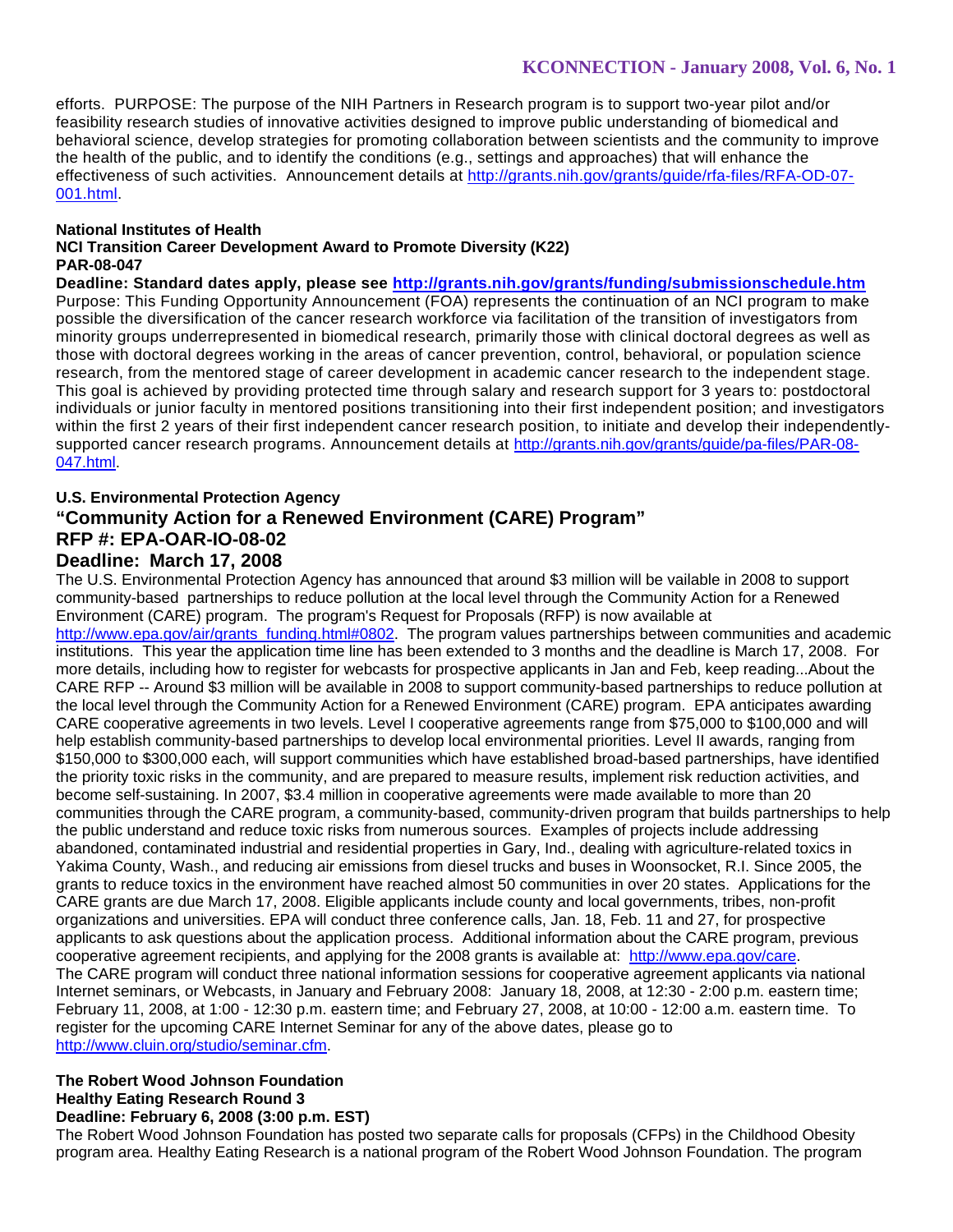supports research on environmental and policy strategies to promote healthy eating among children to prevent childhood obesity, especially among low-income and racial/ethnic populations at highest risk for obesity. Findings will advance the Foundation's efforts to reverse the childhood obesity epidemic by 2015. The CFPs described below focus on the following four targeted topic areas: 1. Food pricing and economic approaches; 2. Food and beverage marketing and promotion; 3. Improving access to affordable healthy foods in low-income communities; and 4. Evaluations of other promising foodrelated policy and environmental strategies. Approximately \$3.5 million will be awarded for two types of research grants focused in the four areas listed above -- Small- and large-scale studies: \* 12- to 18-month awards up to \$150,000 each. \* 18- to 36-month awards up to \$400,000 each. Macro-level analyses: \* 12- to 18-month awards up to \$100,000 each. Visit the Healthy Eating Research Web site for more details about these CFPs and information on how to apply, at www.healthyeatingresearch.org.

#### **The Robert Wood Johnson Foundation Healthy Eating Research Special Solicitation Round 2 Deadline: February 6, 2008 (3:00 p.m. EST)**

The Special Solicitation is a funding opportunity from RWJF for New Connections grants through the Healthy Eating Research program. New Connections grants are for junior investigators from historically disadvantaged and underrepresented communities who have completed their doctorate or terminal degree within the last seven years (after September 1, 2001). These grants are for individuals who are in the early stages of an independent research career. A total of up to three grants will be awarded. There are two categories of funding focused on the four areas listed above under Healthy Eating Research Round 3 announcement -- Small-scale studies: \* 12- to 24-month awards of up to \$100,000. Macro-level analyses -- \* 12- to 24-month awards of up to \$75,000. Visit the Healthy Eating Research Web site for more details about these CFPs and information on how to apply, at www.healthyeatingresearch.org.

## **‹ back to top ›**

## **CALL FOR SUBMISSIONS**

#### **Call for Nominations: W. K. Kellogg Foundation – REMINDER 2008 National Leadership in Action Award Program**

**Deadline: January 11, 2008** 

The W.K. Kellogg Foundation is currently seeking nominations for the 2008 National Leadership in Action Award Program. We hope that you will take the time to nominate deserving nonprofit and philanthropic institutions and share this Call for Nominations with your networks. The W.K. Kellogg Foundation's National Leadership in Action Award was established in 2004 to recognize, celebrate, and promote outstanding philanthropic and nonprofit leadership in communities of color. The award is designed to honor innovative approaches to connecting resources of time, money, and know-how toward mutually responsible and just social change. Up to five grant awards of \$50,000 will be made to organizations in recognition of their distinctive work in philanthropy. Completed nomination packets for the National Leadership in Action Award are due no later than **Friday, January 11, 2008**. For more information and to download materials, click here>>. **Nomination Packet Downloads** (click on the links below to download): 2008 National Leadership in Action Award Program Fact Sheet (PDF)

2008 National Leadership in Action Award Organizational Profile Form (PDF)

If you experience problems with the hyperlinks, go to www.culturesofgiving.org to download materials. For additional information, please contact consultant Lisa D. McGill at lmcgill@lmstrategies.net or (708) 570-1606 Ext 101. NOTE: In the event of extenuating circumstances, extension requests will be considered on a case-by-case basis. Requests should be sent to the attention of Lisa McGill at *Imcgill@Imstrategies.net* no later than Thursday, January 10<sup>th</sup>, by 12:00 pm Eastern.

#### **Request for Information -- National Institute of Environmental Health Sciences "Partnerships for Environmental Public Health" (PEPH)**

**Request for Information (RFI) - posted online at http://grants.nih.gov/grants/guide/notice-files/NOT-ES-08- 002.html - with six open-ended questions that will help the institute advance its commitment to environmental public health.**

#### **Deadline: January 19, 2008**

As a follow-up to a Congressional hearing in September 2007, the National Institute of Environmental Health Sciences (NIEHS) is planning to develop a unified program referred to as "Partnerships for Environmental Public Health" (PEPH). The intent of the program is to support a variety of research, outreach and education activities to prevent, reduce, or eliminate environmental exposures that may lead to adverse health outcomes in communities, with the active engagement of those communities in all stages of the work. NIEHS currently envisions that this program would build upon the strengths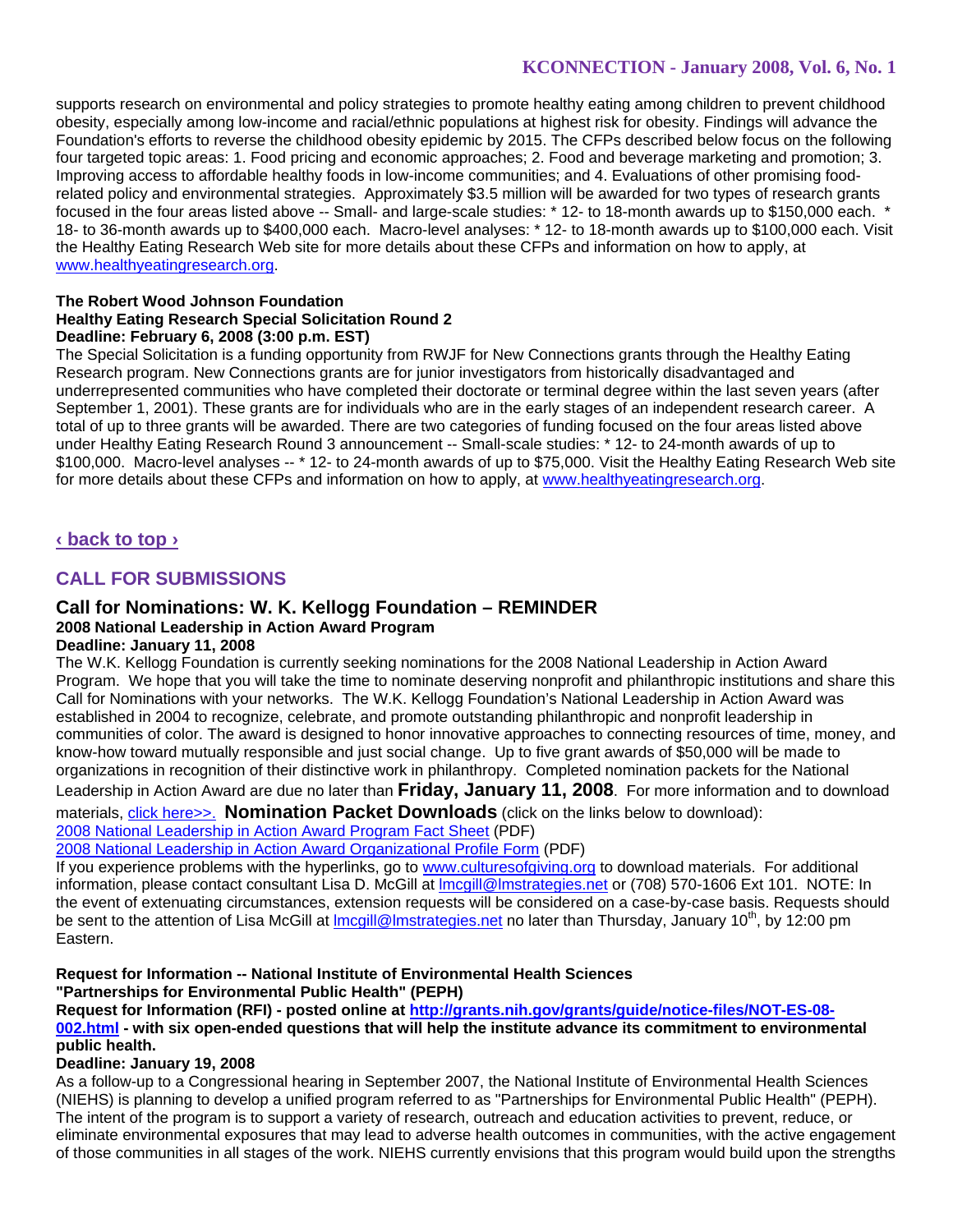of past and current research programs, as well as trans-NIH program announcements in this area, and: \*support hypothesis-driven research that engages community partners; \*support research to improve the theories and methods for working with communities to address environmental health concerns; and \*develop, implement and disseminate educational and outreach materials for use in communities. To establish a vision for the PEPH Program in an appropriate and responsive manner, the NIEHS is seeking input from the lay public, environmental health researchers, healthcare professionals, educators, policy makers and others with a vested interest in the effects of environmental exposures on public health. The NIEHS released a Request for Information (RFI) - posted online at

http://grants.nih.gov/grants/guide/notice-files/NOT-ES-08-002.html - with six open-ended questions that will help the institute advance its commitment to environmental public health.

Please take a few moments to complete the questions in the RFI. You can send your responses to Mr. Liam O'Fallon (ofallon@niehs.nih.gov) by January 19, 2008. The following are easy ways to submit your responses: 1. Download interactive Adobe Acrobat form that can be completed and submitted electronically; 2. Copy and paste the questions from the RFI into the body of an e-mail message and send your responses to ofallon@niehs.nih.gov; or, 3. Mail or fax your responses in a letter to the attention of Mr. O'Fallon (address provided in the RFI). If you have questions about this Request for Information (RFI), please contact Mr. Liam O'Fallon (ofallon@niehs.nih.gov). Please reference the RFI in your subject line.

#### **Call for Research Papers – A Native American Graduate Students Conference**

**"Planting Seeds of Our Research" University of New Mexico Albuquerque, NM April 3-4, 2008 Deadline: February 1, 2008**

This conference is jointly sponsored by the Institute for American Indian Research under the College of Arts and Sciences at the University of New Mexico, Native American Studies, Society of Native American Graduate Students, Native American Studies Indigenous Research Group, and the Indigenous Nations Library Program. Conference sponsors invite currently enrolled graduate students from U.S./Latin American and other International universities who are Indigenous/Indian/Native from ALL Disciplines to submit and present research papers at this pilot conference. Six graduate students, from institutions besides UNM, will receive \$700 scholarships to help cover the costs of presenting at this conference. To be considered for a scholarship, they request the following: \*Full Research Abstract or completed research paper with bibliography; \*a letter of intent that includes an introduction of yourself as to why you want to present your paper and attend the conference; \*a budget of how you would spend the scholarship money; and \*one letter sent directly to IfAIR (postal or email) from a University faculty mentor about your Research and Graduate standing. Include your contact information, (e.g. phone and email) so you can be sent notification about the scholarship decisions and other conference-related information. All graduate students who are not applying for a scholarship should submit a full abstract or completed paper with bibliography, and contact information to be considered for presentation at the conference. Submission Deadline for papers and abstracts Friday, February 1, 2008. U.S. Postal or email attachments to mesa@unm.edu IFAIR Attn: Beverly Singer, Department of Anthropology, MSC01-1040, 1 University of New Mexico, Albuquerque, NM 87131. IFAIR will send out notification of Conference scholarship awards by Friday, February 22, 2008. Sample of selected research studies and topics for Conference Presentation: \*Recovering Indigenous Women's Histories: The Case of Hawai'I; \*Traditional Indian/Native/Indigenous Knowledge and How It Relates to My Research; \*Emblems of Continuity and Change: A Comparison and Analysis of Pre-Reservation and Reservation Period Eagle-Feather Headdresses; \*Thinking Critically About Maps, Water, Justice and Equity In Indigenous Communities. The mission of Institute for American Indian Research is to facilitate research that contributes to the decolonization, sovereignty, and selfdetermination of Indigenous peoples by providing initiatives that support such research endeavors. IFAIR promotes community-inspired, service-oriented scholarship that seeks a link with the university to Native American/Indian Nations and communities that generate discussion of Indigenous issues both within the university and in the communities. Tentative Schedule of Events: Research Sessions; Luncheon Featuring Renowned Indigenous Speaker; Student Talking Circles; Indigenous Evening Social and Give Away; Free Meals; Tours of Research Programs; Indigenous professors at UNM will comment on the papers presented in panels and sessions at the conference. Full Agenda will be AVAILABLE by February 22, 2008 at the IFAIR web site or call 505-277-3027 for updates. http://www.unm.edu/~ifair/. For more information, contact Kamilla L. Venner, Ph.D. (Athabascan), Research Assistant Professor of Psychology at kamilla@unm.edu or (505)925-2377.

**Call For Papers: The Journal Of Primary Prevention Special Issue: Acculturation And Adolescent Health Paul R. Smokowski, Ph.D., M.S.W., Corinne David-Ferdon, Ph.D., & Martica L. Bacallao, Ph.D., M.S.S.W Guest Editors Deadline: February 1, 2008**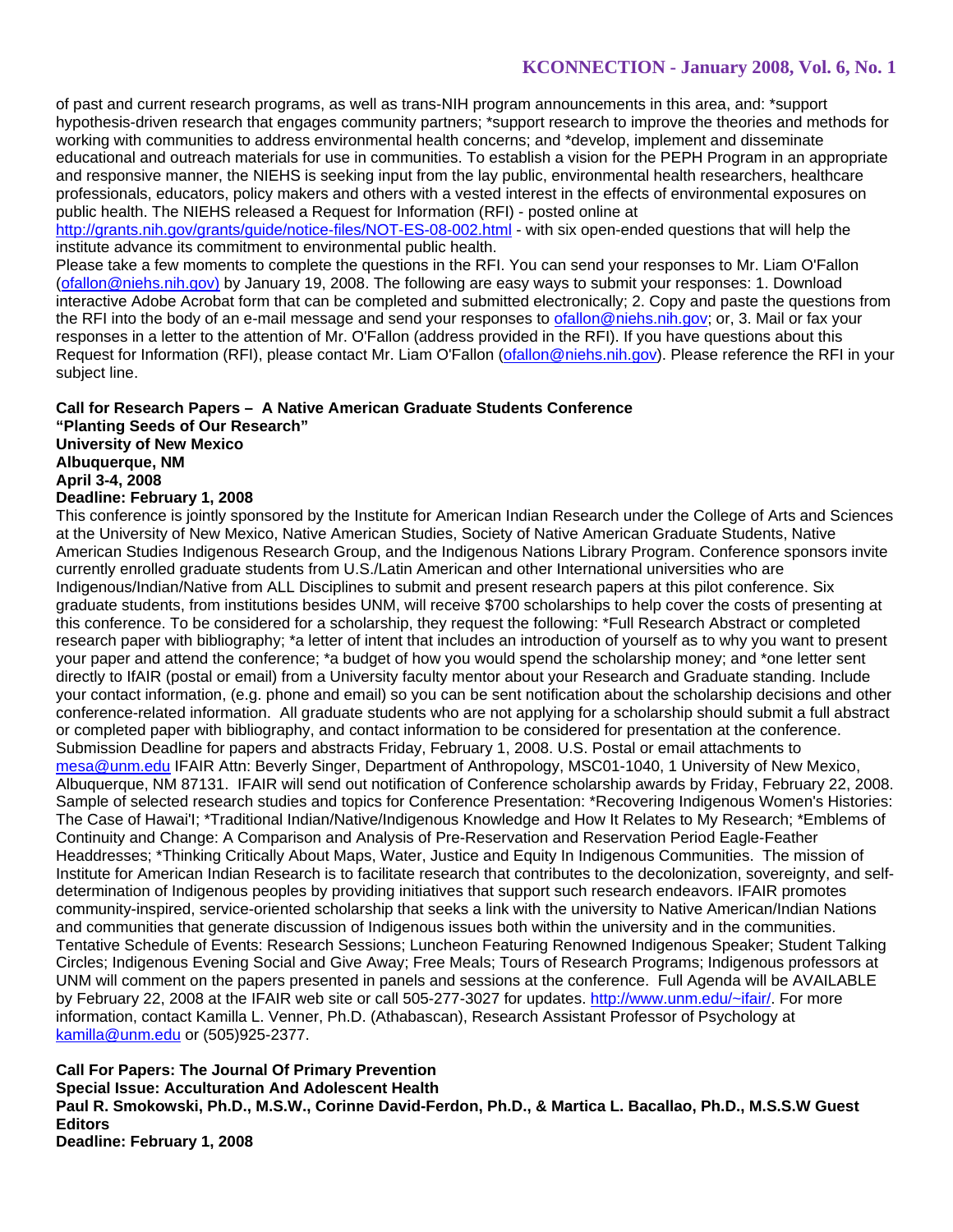The racial and ethnic makeup of the U.S. has changed more rapidly since 1965 than during any other period in history (U.S. Department of Health and Human Services, 2001). In July 2006, the U.S.'s minority population reached 100.7 million, which equates to one in three residents of the nation being a minority (U.S. Census Bureau, 2007). According to the U.S. Census Bureau, of the U.S. population, 14.8% are Latino, 5% are Asian/Pacific Islanders, and 0.3% are American Indian/Alaskan Natives. Latinos and Asian/Pacific Islanders are among the fastest growing sociodemographic groups in the nation. Large portions of these groups consist of new immigrants adjusting to life in the United States, bringing acculturation dynamics to the front of national awareness. Available data indicate that Latino, Asian/Pacific Islander, and American Indian/Alaskan Native adolescents are at high risk for engaging in a range of harmful health behaviors. Studies have associated acculturation, the process of adjusting to a new culture, with these harmful health behaviors. This special issue will explore the link between acculturation and adolescent health. The editors are interested in soliciting papers that provide new knowledge and insight into acculturation risk and protective factors, services, programs, and policies that help individuals, youth, and families cope with acculturation stress. A wide-range of health outcomes will be considered; however, they are particularly interested in violence and aggressive behavior. Authors are encouraged to submit papers on aspects of the acculturation process in Latino, Asian/Pacific Islander or American Indian/Alaskan Native adolescents that have implications for primary prevention, including but not limited to the following: - Assimilation as a risk factor for maladjustment; - The role of ethnic identity, enculturation, or cultural identity as a cultural asset; - Bicultural identity development; - Family mediators of acculturation processes; - Peer and community influences on acculturation; - The development, implementation, and evaluation of prevention programs to reduce acculturation stress. JPP encourages various types of papers: original research, practice-oriented reports from the field, and literature reviews.

Prospective authors should contact Paul Smokowski (smokowsk@email.unc.edu or

919-843-8281) with questions. Manuscripts should be double-spaced, approximately 15-40 pages in length, have an abstract of no more than 100 words, and include at least five key terms for information by retrieval purposes. References and format should follow APA (5th ed.) style. The deadline for submission is February 1, 2008. Review Process and Timeline -- There will be a 2-step review process. First, papers will be reviewed and selected by the special issue editors. Selected authors may be asked to make revisions based on this review. Once complete, articles will go through a blind peer review process. Again, authors may be asked to make revisions based on peer review feedback. The Guest Editors and the Editor will make final acceptances. The plan is to have papers published on-line and in print in Fall 2008 or Spring 2009. The anticipated timeline is as follows: Paper submission: February 1, 2008; Special editor & Peer review: March 1, 2008; 1st revision submission: May 1, 2008; 2nd revision submission if needed: July 1, 2008; Online publication: Fall 2008; Print publication: Spring 2009; Submission Date and Process -- Papers are due no later than February 1, 2008. Provide complete contact information with your manuscript including: authors' names, titles, and affiliations; addresses; phone numbers; fax numbers; and e-mail addresses. Include alternate/vacation contact information and dates if applicable. Submit manuscripts via email to Paul Smokowski at smokowsk@email.unc.edu. For questions please contact: Paul Smokowski, Ph.D., Associate Professor, School of Social Work, University of North Carolina at Chapel Hill CB # 3550, 325 Pittsboro St., Room 324L Chapel Hill, NC 27599-3550, 919-843-8281, smokowsk@email.unc.edu.

## **Call For Abstracts – American Public Health Association: 136th Annual Meeting "Public Health Without Borders"**

## **San Diego, CA, October 25-29, 2008**

#### **Spirit of 1848 Sessions Deadline: February 6, 2008**

The APHA website for abstract submission is live at http://apha.confex.com/apha/136am/oasys.epl. Abstracts for the Spirit of 1848 sessions are due on FEBRUARY 6, 2008. The Spirit of 1848 Caucus is organizing 4 oral sessions and 1 poster session for the 136th annual meeting of the American Public Health. The sessions will be organized around the 3 themes of our caucus, as described in our mission statement below. These themes concern the inextricable links between social justice and public health, as manifested in: the politics of public health data, social history of public health, and progressive pedagogy. To learn more about the Spirit of 1848 Caucus and sessions we have organized at past APHA meetings, please visit our website at: http://www.spiritof1848.org. 1) POLITICS OF PUBLIC HEALTH DATA SESSION, For APHA 2008, the session will focus on: "Analyzing health inequities: what's new in the 160 years since 1848? – applying new methods to longstanding problems of health injustice." Our twin premises for this session are that: (1) many of the types of health inequities that exist today, in 2008, were also present in 1848 – that is, unjust and unfair differences in health status and health care as caused by inequitable social divisions involving class, racism, gender, and sexuality, within and across countries, and (2) even so, much has changed in the 160 years since 1848. Within many countries, both the absolute rates and leading types of causes of disease, disability, and death have changed. Additionally, new technologies have altered the ability to define and detect disease and to conduct research to describe, explain, and depict the population distribution of – and inequities in – an array of outcomes involving health, morbidity, disability, mortality, and access to care. Examples of such new technologies include: geographic information systems (GIS) and the global positioning system (GPS), new tools for obtaining data (e.g., 24-hr ambulatory monitors, MRIs, genomic technologies, computer-assisted interview methodologies and computer-based tests, etc.), new statistical software for modeling data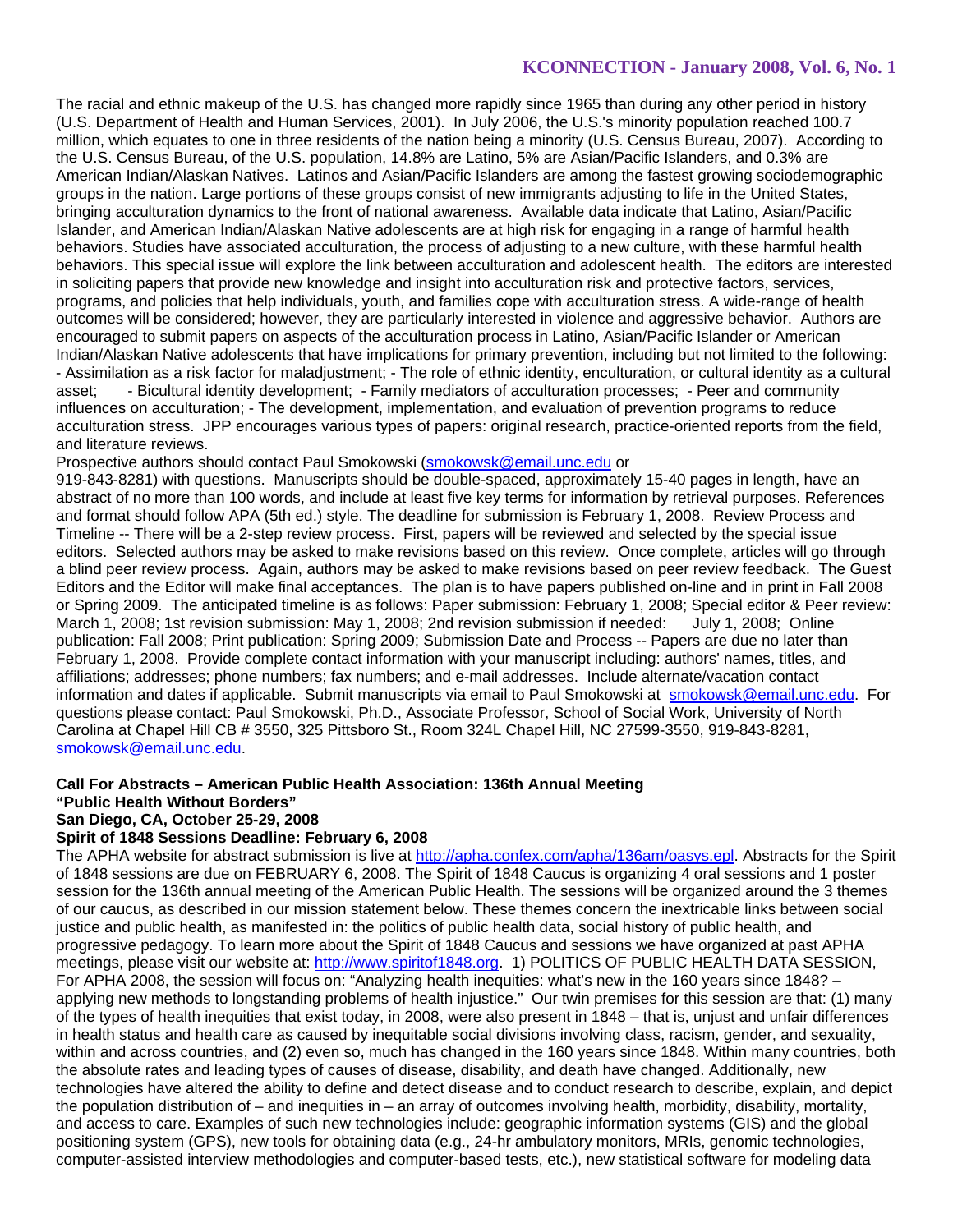(e.g., for multilevel statistical analyses), and new technology-dependent approaches to visually presenting data. For this session, we are issuing an open call for abstracts for presentations focused on how new technologies are changing the ability of public health researchers, practitioners, and advocates to analyze and depict the magnitude of health inequities and reveal their societal determinants. Abstracts addressing issues of the politics of public health data in relation geopolitics, immigration, and the very definitions of "borders" (geopolitical and social) are especially welcome! This session will be in the American Public Health Association 136th Annual Meeting in San Diego, CA on Monday, October 27 in the 2:30 pm to 4:00 pm APHA time slot. 2) SOCIAL HISTORY OF PUBLIC HEALTH SESSION: For APHA 2008, our session will focus on: "History, Borders, Immigration, and Public Health: From 1848 to 2008 – 160 years of debate" -- This session will critically examine the use of health exams, from 1848 until now, for deciding who is and is not fit, according to whom, to become a legal immigrant. Case examples will focus on the role that public health, as a field, has played in immigration policy in both the US and other countries, with particular attention to public health, immigration, and the US-Mexico border. No unsolicited abstracts will be considered for this session. This session will be in the American Public Health Association 136th Annual Meeting in San Diego, CA on Monday, October 27 in the 10:30 am to 12 noon APHA time slot. 3) PROGRESSIVE PEDAGOGY SESSION: For APHA 2008, keeping in the spirit of commemorating 160 years of the Spirit of 1848, our session will focus on: "Teaching Critical History of Public Health and Health Policy: Progressive Pedagogy in Action." Building on the discussion at our APHA 2007 session, we are seeking submissions that describe strategies for engaging learners in the histories of diverse aspects of public health and societal determinants of health, so that they can better understand how we got to where we are now, what the struggles and victories and setbacks have been, and what the options are for engaging in a more historically conscious and grounded way in the issues confronting us now. Continuing with our focus from 2007, we are interested in receiving submissions that are about teaching the critical history of public health in a broad range of settings including schools of public health and medicine, worksites, K-12 schools, legislatures, communities, undergraduate education, and professional schools other than public health/medicine, including law, social work, journalism, and policy. For this session we are issuing an open call for abstracts: presentations for this session will be selected from abstracts submitted in response this "call for abstracts." This session will be in the American Public Health Association 136th Annual Meeting in San Diego, CA on Tuesday, October 28 in the 8:30 to 10:00 am APHA time slot. 4) INTEGRATIVE SESSION: Starting with the APHA 2002 Conference, the Spirit of 1848 has sponsored an "integrative" session that integrates the three themes of our Caucus. Embodying the inextricable links between social justice & public health, our three themes are: (1) the politics of public health data, (2) the social history of public health, and (3) progressive pedagogy. For APHA 2008, our integrative session will focus on "160 years of the Spirit of 1848: a critical celebration." Back in 1998, we organized an extravaganza to commemorate 150 years of the Spirit of 1848. We intend to do the same, albeit on a somewhat more modest scale, but still featuring, like the one 10 years ago, a combination of music, poetry, dramatizations, photography, and academic presentations to stimulate reflection on and commitment to public health activism. The intent is to regalvanize the spirit of 1848 and ask us to think critically about the accomplishments of the past 160 years we can celebrate, the setbacks endured and the suffering they have caused, and the work we need to do now, in our generation, in our own times, to advance the agenda of social justice and public health. No unsolicited abstracts will be considered for this session. This session will be held at the American Public Health Association 136th Annual Meeting in San Diego, CA on Monday, October 27, in the 4:30 to 6:00 pm APHA time slot. 5) STUDENT POSTER SESSION: Title: "Social Justice & Public Health: Student Posters" -- The Spirit of 1848 Caucus is soliciting abstracts from students of public health and health-related programs that highlight the intersection between social justice and public health from a historical, epidemiological, and/or methodological perspective. We welcome abstracts on topics ranging from public health research to public health practice to student-initiated courses on connections between social justice & public health. The work presented can be global, country-specific, or local. We encourage students at ALL levels of training in their work on public health to submit abstracts, whether undergraduates, master students, MPH students, or doctoral students; submissions will be judged in accordance to expectations appropriate for each level of training. Postdoctoral fellows are NOT eligible to submit posters. Abstracts should focus on furthering understanding and action to address the ways that social inequality harms, and social equity improves, the public's health. Examples of social inequality include inequitable social divisions within societies based on social class, race/ethnicity, and gender, as well as inequitable relations between nations and geographical regions. Given the theme of the conference, we especially welcome abstracts on the topic of public health and borders, whether referring to geopolitical boundaries or social divisions that harm health. For this session we are issuing an open call for abstracts: all posters for this session will be selected from abstracts submitted in response this "call for abstracts." This session will be held at the American Public Health Association 136th Annual Meeting in San Diego, CA on Tuesday, October 28, in the 12:30 pm to 1:30 pm APHA time slot.

#### **Call for Nominations: Community-Campus Partnerships for Health (CCPH) Deadline: February 12, 2008**

Nominations are due February 12, 2008 for the Community-Campus Partnerships for Health (CCPH) Annual Award! http://depts.washington.edu/ccph/awards.html. The CCPH Annual Award recognizes exemplary partnerships between communities and higher educational institutions that build on each other's strengths to improve higher education, civic engagement, and the overall health of communities. The intent of the award is to highlight the power and potential of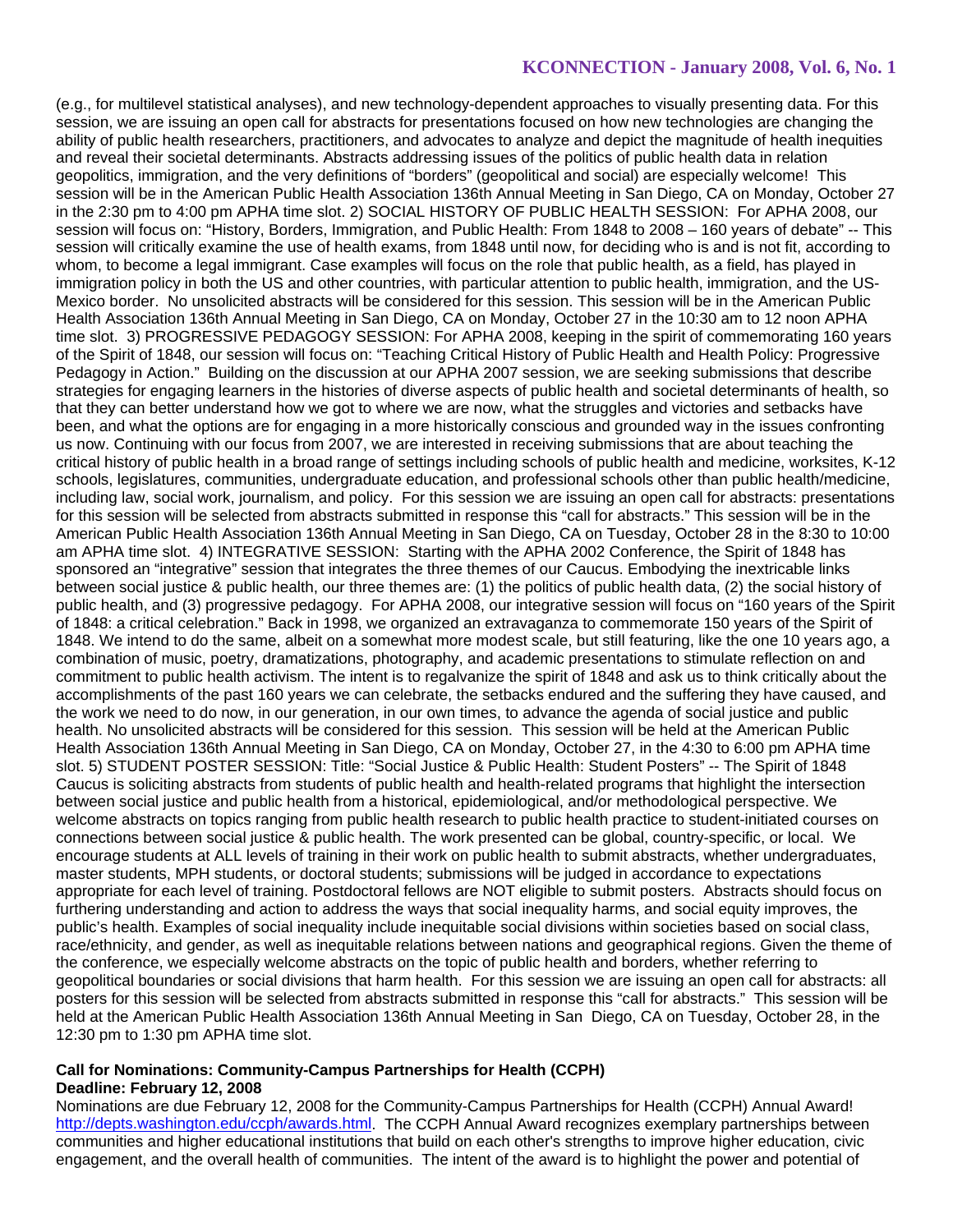community-campus partnerships as a strategy for social justice. The award recognizes partnerships that are striving to achieve the systems and policy changes needed to overcome the root causes of health, social and economic inequalities. Award-winning partnerships embody the CCPH principles of partnership (see

http://depts.washington.edu/ccph/principles.html#principles).

Partnerships must nominate themselves and need not be members of CCPH. We welcome nominations in English from any country or nation. Public recognition of the award-winning partnership's achievements will be made at an award presentation ceremony at the 3rd Community-University Exposition (CUexpo) Conference, May 4-7, 2008 in Victoria, British Columbia, Canada. In lieu of our own major conference in 2008, we are delighted to be a core sponsor of CUexpo and thrilled that conference organizers have graciously agreed to provide the ideal venue for presenting the award. We hope you will plan to join us for the conference whether you submit an award nomination or not! http://www.cuexpo08.ca/ Learn more about the CCPH Annual Award - including instructions for submitting a nomination, information on past award recipients and honorable mentions, and answers to frequently asked questions - at

http://depts.washington.edu/ccph/awards.html. Questions about the CCPH Annual Award should be sent to award06@u.washington.edu. To receive the monthly CCPH E-News (a monthly e-mail containing the latest news about CCPH), sign up at https://mailman1.u.washington.edu/mailman/listinfo/ccph\_news.

**Call for Abstracts – University of Montana 40th Annual Kyi-Yo Pow Wow Intersecting Interests: Tribal Knowledge and Research Communities University of Montana Missoula, Montana April 16-17, 2008 Deadline: February 15, 2008** http://www.tribalknowledgegathering.org/

This gathering represents a unique Montana-Indian guided opportunity to create formal dialogue among researchers and tribal knowledge keepers regarding Tribal Knowledge Guardianship. The conference will take place on the University of Montana Campus during the week of the 40th Annual Kyi-Yo Pow Wow festivities. The goals of the conference are: \*To create a forum for critical, timely dialogue about Tribal Knowledge Guardianship. \*To provide an opportunity for Sovereign Nations and all Academic Researchers to identify common concerns and priorities for valuing, appreciating and expanding knowledge. \*To offer Sovereign Nations an environment to discourse on the values and earned rights of transfer surrounding traditional knowledge. \*To afford all stakeholders a common meeting ground to discuss the issues of indigenous research, data collection and data ownership. Register now to be part of this important dialogue. Call for Presenters -- Workshops will be offered in two tracks: 1. Tribal Knowledge and Proactive Guardianship; and 2. Academic Communities and Research in Indian Country. This is an open invitation to submit a proposal to present a workshop in either track. Deadline is Friday, February 15, 2008. Presenters are encouraged to submit a publishable professional paper to support their workshop presentation. The papers will be published, along with those of all plenary session presenters in a conference compendium in June 2008. A maximum of 30 one and one-half hour workshops will be accepted in the space of three breakout sessions over the two days of the conference. Click here for a workshop proposal form that can be filled out electronically or manually. Once completed, please mail, email, or fax the proposal to Patty LaPlant, Division of Educational Research and Service, The University of Montana, Missoula, MT 59812-6376 Email: patty.laplant@umontana.edu, Fax: (406) 243-2197. Workshop rooms will be equipped with a laptop projector as well as tables and chairs. Wireless Internet connectivity is available throughout the facility. Presenters expecting to attend the entire conference are expected to register and pay full fee. Details at http://www.tribalknowledgegathering.org/.

Call For Papers – International Association for Media and Communication Research's Working Group Communication and HIV AIDS Media and Global Divides Stockholm, Sweden

July 20-25, 2008

Deadline: February 15, 2008

Working Group Communication and HIV/AIDS of the International Association for Media and Communication Research (IAMCR) IAMCR 2008, July 20 - 25, 2008 Stockholm University and the Department of Media, Journalism and Communication Stockholm, Sweden "Media and Global Divides." The Communication and HIV/AIDS Working Group hereby invites colleagues to submit abstracts for the IAMCR World Conference to be held in Stockholm in July. We invite abstracts which reflect both theoretical and methodological challenges in HIV/AIDS communication research as well as abstracts reflecting upon and presenting results from on-the-ground communication experiences. These experiences may well reflect the complexity of the fight against HIV/AIDS, including, for example, policy challenges, the implications of socio-economic or cultural contexts, the roll out of ARVs, campaign fatigue, the role of FBOs, governance and accountability issues, etc. We are particularly interested in abstracts that think Œout of the box<sup>1</sup> and move beyond analysing the outcomes of traditional ABC-oriented campaigns (Abstinence, Being Faithful and the use of Condoms), especially abstracts that intend to explore the interdisciplinary nature, sometimes described as the multi dimensional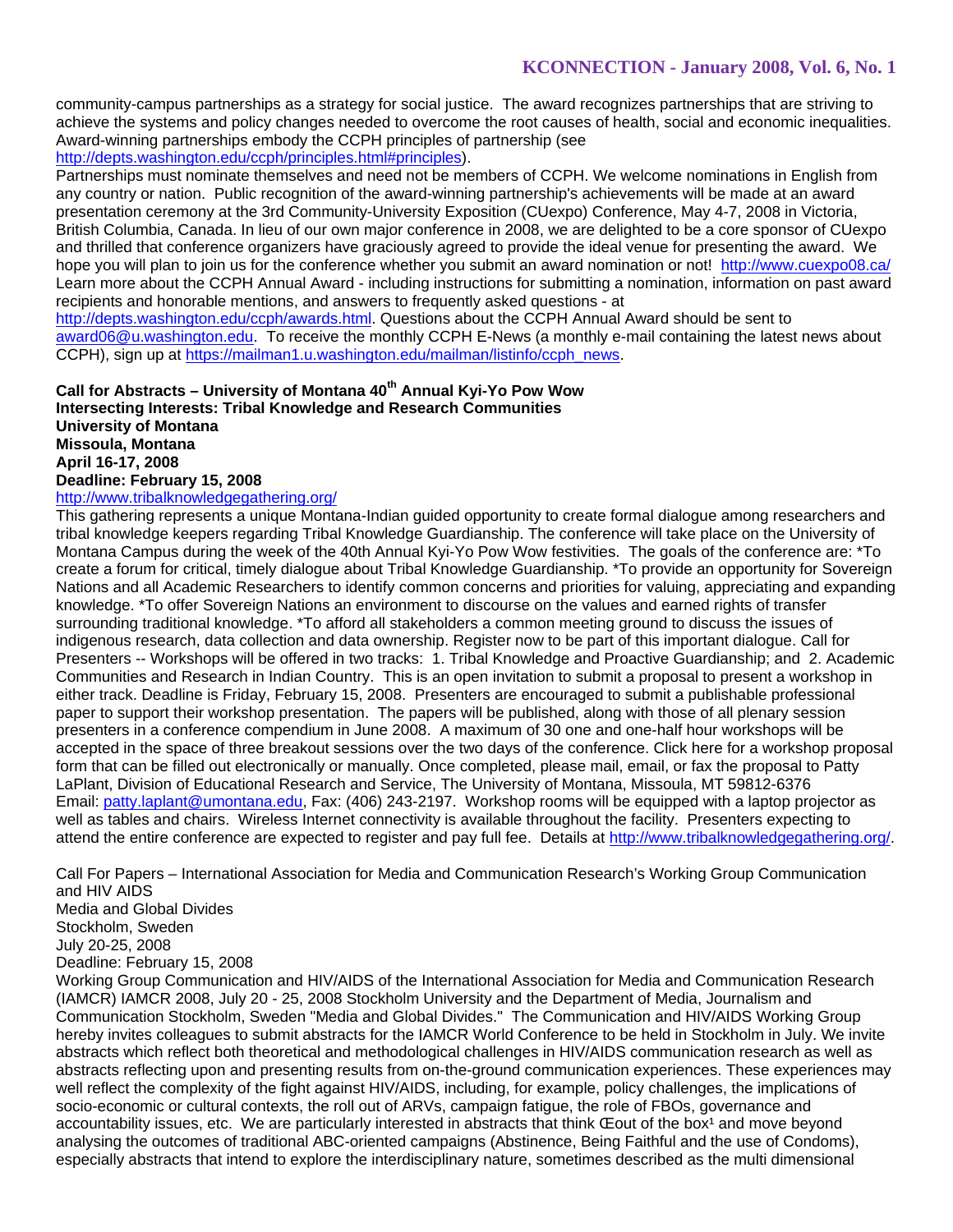nature, of this global epidemic. Although it is known that in many instances social conditions influence the risk for HIV infections, strategic communication interventions seem to be unable to incorporate these insights, provoking harsh criticism from the international academic community. We thus hope to see abstracts that move beyond the traditional health communication models and work with and reflect upon a multiplicity if strategic communication approaches, including communication for social change approaches, citizen/alternative/radical media approaches, participatory communication, advocacy communication, etc. Logistics & Deadlines: IAMCR does not permit multiple submissions of identical abstracts to more than one section. Abstracts should include: the name(s) of author(s) and professional title(s); institutional affiliation; and e-mail address/contact information. The deadline for the submission of abstracts (500 words) is February 15, 2008. You will be informed whether or not your abstract is accepted by March 31, 2008. The deadline for full papers is June 15, 2008. Joint sessions with other relevant sections and working groups can be organised. Please send your abstract to: Sarah Cardey: s.p.cardey@reading.ac.uk; Marjan deBruin: Marjan.debruin@uwimona.edu.jm; Thomas Tufte: ttufte@ruc.dk.

#### **Call for Papers -- International Journal of Health and Ageing Management (IJHAM), Third Issue May 2008 Deadline: March 30, 2008**

The International Journal of Health & Ageing Management is a double blind peer reviewed online journal published by Academic Global Publications Pty Ltd. The refereeing requirements of the Department of Education, Science & Training have been satisfied and this journal has been accepted to be listed on the DEST (Department of Science, Education and Training,

Australia) Register of Refereed Journals: http://www.dest.gov.au/highered/research/herdc.htm.

Objectives of the journal -- The aim of The International Journal of Health & Ageing Management is to disseminate knowledge generated by academics, practitioners and researchers regarding management issues related to health, healthcare, ageing and aged care at societal, organizational and individual levels. Journal objectives include: \*Facilitate dissemination of knowledge with a view to improve management of health and ageing; \*Facilitate communication and discussions among managers, academics, researchers and policy makers concerned with health and ageing; \*Provide useful knowledge for managers to improve their knowledge and skills in the area of health and ageing; \*Publish research articles, case studies, reviews in the area of managing health and ageing. Intended audience: The journal aims at an audience that includes Academics, Practitioners of the Health and Aged Care industry, Policy Makers, Researcher and Students. We are inviting prospective authors to write papers for the third issue of IJHAM in 2008 to be published mid year. Papers should be submitted to the editor mail to: ed\_ijham@academicglobalpublications.com or shankar.sankaran@uts.edu.au by 30th March 2008. Information for authors can be found at http://www.academicglobalpublications.com/info\_aut.htm. Past papers can be found at http://academicglobalpublications.com/ijham/index.htm. Please also let me know if you are interested to join the editorial advisory panel for this journal. Shankar Sankaran PhD, Associate Professor, Faculty of Design, Architecture and Building University of Technology, Sydney Research Interests: Project Management; Knowledge Management; Action Research. http://datasearch.uts.edu.au/dab/staff/details.cfm?StaffId=2204. Tel: + 61 2 9514 8882,

Fax: + 61 2 9514 8051.

#### **Call for Applications – Health Research Council of New Zealand Global Forum, Ninth Global Forum on Bioethics in Research (GFBR9) "Ethics of research involving indigenous peoples and vulnerable populations" Auckland, New Zealand December 3 – 5, 2008**

#### **Deadline: May 1, 2008**

The focus of the Ninth Global Forum on Bioethics in Research (GFBR9) is to: • provide an inclusive forum for sharing and discussing ethical considerations and experiences related to research involving indigenous peoples and members of vulnerable populations; • explore paradigms and belief systems unique to these groups and how these can be better understood and supported in research and research ethics; • explore possibilities for including cultural frameworks in research ethics policy. Successful applicants will be sponsored by the Partners of the Global Forum on Bioethics in Research. Applicants can also self-fund attendance. The aim is to have a balance of delegates from all parts of the world, with a majority of sponsored delegates. The deadline for receiving applications, using the application form A-GFBR9, is **1 May 2008.** For more information please visit http://gfbr9.hrc.govt.nz/index.php/home, www.gfbronline.com or contact GFBR9@hrc.govt.nz.

**‹ back to top ›**

**CAREER DEVELOPMENT**

**Center for Drug Use and HIV Research**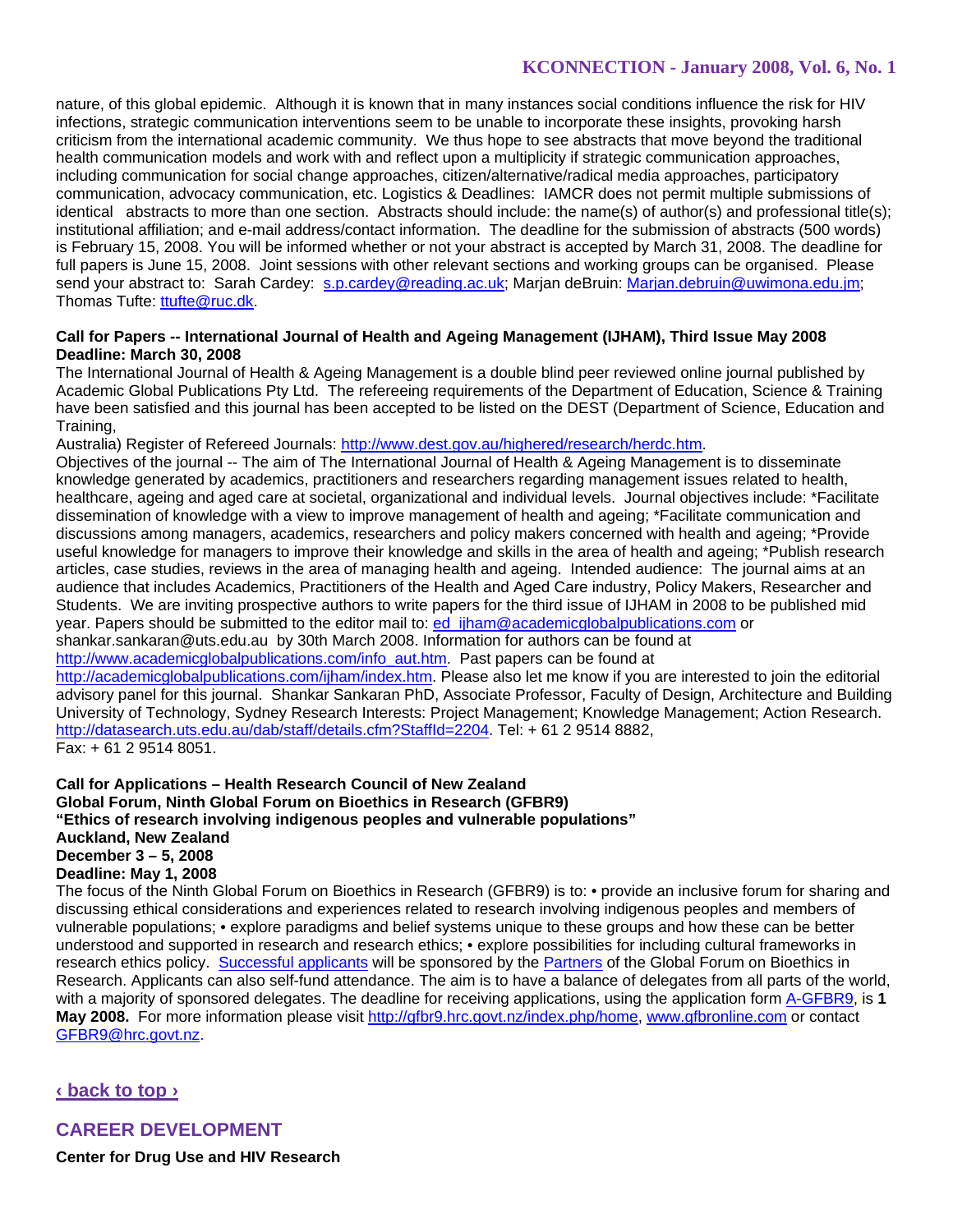**Position Title: Principal Research Associate Deadline: January 10, 2009** Number: 2119 Level: Grade 15 Salary: \$66,356 Project: Community Vulnerability Location: 71 West 23rd Street, NY, NY HOURS: 9:30-6:00 with an hour unpaid lunch

The Community Vulnerability and Response to IDU-related HIV project aims to analyze patterns of change in 1) the size of the population of injection drug users (IDUs) in the 96 largest metropolitan areas in the United States, 2) the number of new and existing cases of HIV-positive individuals within the IDU population, 3) racial/ethnic disparities in these indicators, and 4) AIDS incidence rates and mortality among IDUs. The project will study, for 1992 - 2007, trends and interrelationships among these variables as well as how they are related to trends and policies in matters seemingly distant from HIV and drug use like metropolitan economies and local government decisions about health and police budgets. RESPONSIBILITIES: \* Plan and conduct statistical analyses; \* Help organize existing data sets; \* Assist in the development of new grant proposals; \* Develop lines of inquiry, including initial conceptualization and specification of research design and data analysis approaches; \* Write and contribute to project reports and scientific papers; \* Make professional presentations; \* Perform other related duties as required. REQUIREMENTS: \* Education/Experience- A Ph.D. in Social/Behavioral Science or a health-related discipline, plus one year of relevant experience working with large data sets; or ABD and three years of relevant experience; or a Masters degree and five years of combined experience as a Research Associate and/or Senior Research Associate. \* Special Qualifications: Ability to perform complex data manipulations, monitor database quality, and create and update documentation for data sets used to construct database. Preferred: Knowledge of SAS programming (or equivalent software) for database development desirable. Experience with R is a plus. Understanding of HLM and time series methods helpful. Knowledge of HIV and/or drug use research, national data sets (e.g., Center for Disease Control data on HIV Counseling and Testing, and AIDS case data; Uniform Facility Data Set on drug abuse treatment entries; U.S. Census data and others) and understanding of relational database programming. To apply send a cover letter, resume, writing sample and 3 references to: Joanne Brady, S.M., National Development and Research Institutes, Inc., 71 West 23rd Street, 8th Floor, New York, NY 10010, brady@ndri.org.

#### **Community-Campus Partnerships for Health**

#### **Training Institute on Service-Learning in the Health Professions July 25-28, 2008 Washington**

#### **Deadline: April 10, 2008**

Apply for the 11th CCPH Summer Service-Learning Institute, July 25-28, 2008, in the Cascade Mountains of Washington State. We encourage early applications as past years' institutes have had wait lists. Details at http://depts.washington.edu/ccph/servicelearning.html.

#### **Harvard University Director of Studies Deadline: February 7, 2008**

Director of Studies (Ref. #1357): The Committee on Degrees in Studies of Women, Gender, and Sexuality (WGS), an interdisciplinary undergraduate concentration at Harvard College, is conducting a search for a Director of Studies for a five-year appointment with the possibility of renewal. The Director of Studies, a half-time administrative appointment, concurrently holds a half-time teaching appointment as Lecturer or Senior Lecturer (depending on qualifications and experience) in WGS. The Director teaches two undergraduate courses per academic year; manages the undergraduate program, working in close collaboration with the faculty Chair; monitors sophomore, junior, and senior tutorials; coordinates student advising and serves as the primary contact for prospective and current students; oversees the hiring of new Lecturers and the training of new tutors and teaching fellows; works with the Department Administrator and WGS administrative staff on administrative matters; and acts as a liaison to other degree-granting committees and departments as well as the university administration. Ph.D. required with a strong scholarly record, preferably in the Social Sciences or Natural Sciences. Candidates must have 1) demonstrated commitment to the field of Studies of Women, Gender, and Sexuality, 2) at least three years of teaching experience at the undergraduate level, and 3) expertise in curricular planning and administration. Interested applicants should submit a cover letter, curriculum vitae, article-length writing sample, and three letters of recommendation to Professor Brad Epps, Chair of the Search Committee, Studies of Women, Gender, and Sexuality, Harvard University, Boylston Hall Ground Fl., Cambridge, MA 02138 by February 7, 2008. Please refer to the job number in the cover letter. Finalists will be asked to submit a completed dissertation or book-length manuscript. Position start date is July 1, 2008.

#### **Massachusetts Department of Public Health, Bureau of Health Statistics, Research, and Evaluation**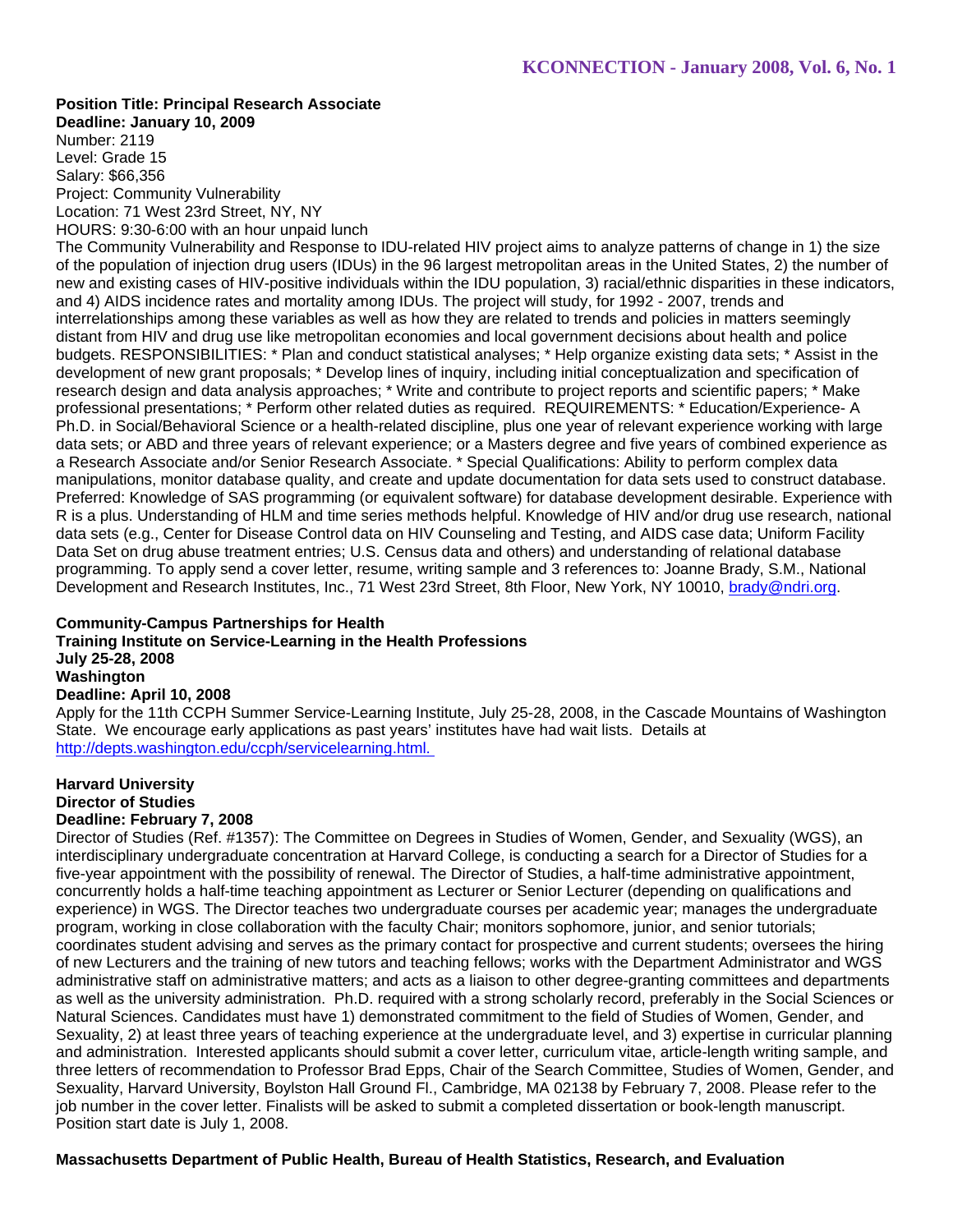#### **Director, Health Survey Program Deadline: January 15, 2008**

The Massachusetts Department of Public Health (MDPH) is seeking a Director for the Health Survey Program (HSP) in the Bureau of Health Information, Statistics, Research and Evaluation (BHISRE). HSP collects, analyzes, and disseminates survey data relating to health risks, use of preventive services, and the occurrence of chronic disease in Massachusetts. A main activity of the HSP is conducting the Behavioral Risk Factor Surveillance System (BRFSS), which provides information on a wide variety of health conditions and risks. The Director of HSP: 1) serves as the Massachusetts BRFSS coordinator; 2) supervises and manages the development, implementation, analysis, and dissemination of data for Massachusetts population health surveillance surveys; 3) provides consultative support regarding survey design and sampling expertise throughout MDPH; 4) serves as the resource for survey questionnaire and instrument development and for the provision of statistical and methodological assistance for the analysis of survey data; 5) produces reports and disseminates findings from MDPH health surveys; 6) coordinates survey efforts throughout MDPH and the Executive Office of Health and Human Service in the Commonwealth. The Director works closely with many programs throughout MDPH and sister agencies in the Commonwealth and is responsible for selecting and monitoring survey contractors; for making decisions about survey content, data collection protocols, quality of data and response rates, and all technical aspects of survey implementation. This position requires a unique and distinct set of skills. First, the position requires extensive knowledge and experience in public health in order to be responsive and proactive to a multiplicity of public health priorities ranging from infectious to chronic diseases and quality of life issues to access to health care. Second, this position will require detailed knowledge of complex survey design issues, such as sampling and questionnaire development and design. Third, the successful applicant will need to be well-grounded in the field of biostatistics in order to deal with complex analytic issues in areas such as stratification, weighting, and variance estimation used in complex surveys. Fourth, this position requires the ability to work collegially with numerous MDPH programs to craft the survey and then provide program-focused analyses as needed. Fifth, this position requires skill and experience in communicating research findings to the public, the press, and policy makers. Sixth, this position requires supervisory skill to direct program staff and contract management expertise--most of the complex data collection is performed by contractors, and much of the budget comes from Federal and state grants. Finalizing budgets, monitoring contract performance, responding to RFP's, mastering the state and federal procurement procedures are all essential skills for this position. Salary Range: \$ \$41,017.08 to \$90,561.63 annually. Deadline for application is: January 15, 2008. For more information or to apply for the vacancy, see Commonwealth of Massachusetts Employment page: https://jobs.hrd.state.ma.us/recruit/public/31100001/job/job\_view.do?postingId=J12980&code=search.public&companyId= 61&words=survey,%20health&mgtNonMgtType=Management or

Mail cover letter and resume to: Health Office of Human Resources, Dorothy White, Employment and Staffing, 600 Washington Street, 2nd Fl., Boston, MA 02111, Customer Service 1-800-850-6968. Fax 617-348-5509, Please include posting reference number: J12980.

#### **National Committee for Responsive Philanthropy Senior Research Associate**

The National Committee for Responsive Philanthropy (NCRP) is currently seeking qualified candidates for the position of Senior Research Associate to plan and implement major portions of a robust research agenda that will provide information and ammunition for organizational efforts to make philanthropy more responsive to low-income communities, communities of color and other marginalized groups. For details, see below and http://www.ncrp.org/SRA\_Job\_Desc.asp. The Senior Research Associate will report to the Research Director, will be supported by additional staff, and will join a talented team of professionals. BACKGROUND: NCRP promotes philanthropy that serves the public good, is responsive to people and communities with the least wealth and opportunity, and is held accountable to the highest standards of integrity and openness. Founded in 1976, NCRPs vision is that philanthropy contributes to the creation of a fair and just society for all people. Committed to helping funders more effectively serve the most disadvantaged Americans, NCRP is a watchdog, research and advocacy organization that promotes public accountability and accessibility among foundations, corporate grantmakers, individual donors and workplace giving programs. NCRP is based in Washington, D.C. with an office near Dupont Circle. NCRP has recently developed and adopted a new strategic plan to expand its influence and work in the philanthropic, governmental and nonprofit sectors. In October 2007, NCRP will begin implementing the fiveyear strategic plan, which calls for the ambitious expansion of current programming. Uniquely positioned as the only independent national organization monitoring philanthropic activities and advocating for progressive funding practices, NCRP will leverage its existing reputation to build its nonprofit constituency, increase influence with lawmakers and produce high-quality, credible research that supports the achievement of the following overarching programmatic goals: More funders provide support at higher levels for low-income communities, communities of color and other marginalized groups; More funders employ good grantmaking practices that most effectively help nonprofits achieve their missions; and, Fewer people and/or institutions abuse philanthropy for personal or political gain. MAJOR RESPONSIBILITIES: The Senior Research Associate will be responsible for: Producing reports that highlight the positive impact of civic engagement, policy advocacy and community organizing efforts in local communities across the nation; and Assisting the Research Director in producing additional high-quality, credible research that supports the achievement of NCRPs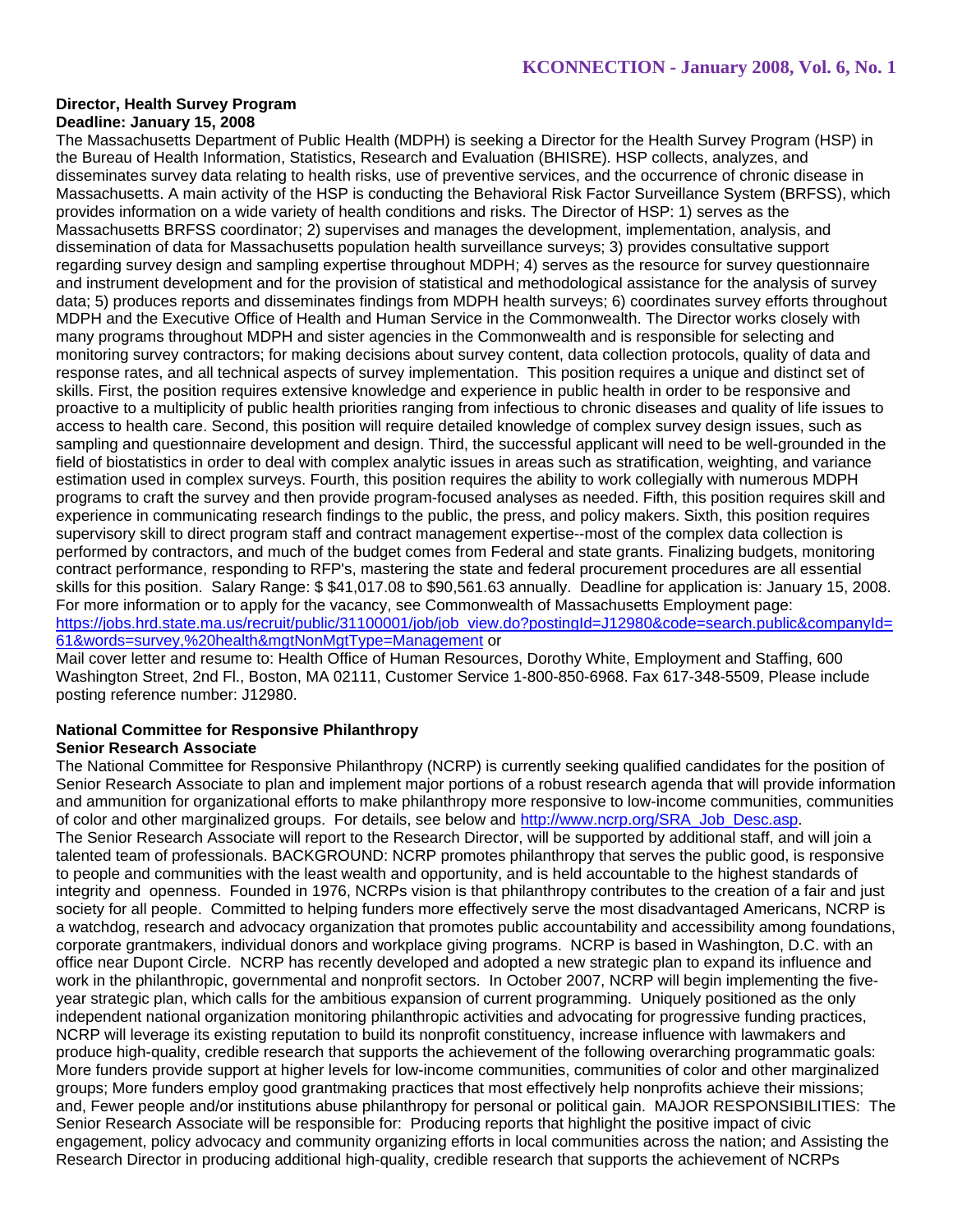programmatic goals. QUALIFICATIONS: The ideal candidate is detail-oriented and a flexible team player with the following qualifications: Advanced degree in a related field (public policy, philanthropic studies, political science, sociology, etc.); Demonstrated experience producing credible research; Excellent writing skills; Proactive and flexible with the ability to work with minimal supervision on multiple projects; Strong computer skills, including knowledge of the MS Office Suite and research databases such as LexisNexis; Demonstrated understanding of philanthropy; and, Commitment to NCRP's progressive vision of philanthropy as a means of advancing social and economic justice. SALARY AND BENEFITS: NCRP offers a competitive salary commensurate with the experience of the successful applicant. NCRP also offers an excellent benefits package that includes, but is not limited to, health insurance, dental and vision, pension, four weeks annual leave plus all federal holidays and sick leave. APPLICATION PROCESS: Qualified candidates are encouraged to email a cover letter (please indicate date of availability), resume, salary history and two short writing samples to jobs@ncrp.org. Indicate Senior Research Associate in the subject line of all correspondence. Attachments should be in MS Word or PDF format. Applications will be reviewed as soon as they are received. Position remains open until filled. NO PHONE CALLS PLEASE! For more information about NCRP, please visit http://www.ncrp.org.

#### **NIH Office of Behavioral and Social Sciences Research -- REMINDER Eighth Annual Summer Institute on Randomized Clinical Trials Involving Behavioral Interventions Airlie Conference Center, Virginia July 13 - 25, 2008**

**Deadline: January 31, 2008**

Organized by NIH Office of Behavioral and Social Sciences Research (http://obssr.od.nih.gov) General Information and Applications Available at

http://obssr.od.nih.gov/Content/Training\_and\_Career\_Development/Annual\_RCT\_Course/RCT\_2008/2008\_RCT.htm OBJECTIVE: to provide a thorough grounding in the conduct of randomized clinical trials to researchers and health professionals interested in developing competence in the planning, design, and execution of clinical trials involving behavioral or social interventions. The CURRICULUM will: \*Describe the principles underlying the conduct of unbiased clinical trials. \*Contrast biomedical vs. behavioral interventions in the context of RCTs. \*Evaluate and interpret critically the literature on RCTs for behavioral interventions. \*Contrast and evaluate alternative research designs in terms of their appropriateness. \*Contrast and evaluate methods for monitoring, coordinating, and conducting RCTs. \*Select appropriate outcome measures, enrollment strategies, and randomization techniques. \*Design a specific research proposal in collaboration with a multidisciplinary team. FACULTY: Faculty will consist of leading authorities in their fields, with extensive prior experience in the conduct of major clinical trials, with specializations in psychology, behavioral medicine, psychosomatic medicine, gerontology, oncology, cardiovascular diseases, statistics, clinical trials, and other areas. Over twenty Faculty members will be onsite over the course of the Institute. STUDENTS: Priority will be given to individuals who already have their PhD or MD (equivalent degrees accepted) and two years of subsequent research experience. Applicants should not yet have achieved a tenured position at their institution. Beyond these eligibility criteria we are seeking researchers who have demonstrated research experience and who will benefit from this summer institute on randomized controlled clinical trials. Further, the applications of those who have extensive research experience will only be considered after more junior investigators have been evaluated. Preference will be given to individuals who are not employees of NIH. While we will consider and may even accept applicants who do not meet these criteria, those who do will have higher priority. Due to the limited number of spaces in the course, applicants must be citizens or non-citizen nationals of the United States, or must have been lawfully admitted to the United states for permanent residence (i.e., possess a currently valid Alien Registration Receipt Card I-551, or other legal verification of such status). Women, minorities, and individuals with disabilities are encouraged to apply. If you require reasonable accommodations due to a disability to participate in this activity, please include this information with your application at least 60 business days before the course begins. *A request for disability-related reasonable accommodation will not influence the selection process!* COSTS: The Office of Behavioral Sciences Research, NIH, will pay for travel to and from the Summer Institute site, room and board, and course materials. There are no additional fees. Family members may accompany participants at their own expense. However, please note that the Airlie Conference Center is not set up as a vacation property. If accepted as a Fellow, please contact Ms. Monica Duda at 301-57700244 ext. 56 or mduda@blseamon.com to discuss this option before committing to the Institute. LOCATION: The course will be held at the beautiful Airlie Conference Center in the foothills of the Blue Ridge Mountains in Northern Virginia, "...providing a serene atmosphere for work and thought in a community of scholars..." Airlie is approximately 60 minutes driving time from Washington, DC and surrounding airports: http://www.airlie.com. APPLICATIONS Due January 31, 2008: Applications must be submitted electronically. The application instructions and forms are posted at http://www.blsweb.net/app2attend/. FREQUENTLY ASKED QUESTIONS: http://obssr.od.nih.gov/Content/Training\_and\_Career\_Development/Annual\_RCT\_Course/RCT03\_QA.htm. LISTSERV for Course Information:For periodic updates, join the electronic mailing list for forthcoming announcements and instructions by sending an e-mail message to listserv@list.nih.gov. The body of the message should read **SUBscribe RCT-L [your full name].** The message is case sensitive; so capitalize as indicated! Don't include the brackets. The subject line should be blank. CONTACTS -- Do you have questions about the course? Please address them to: Ronald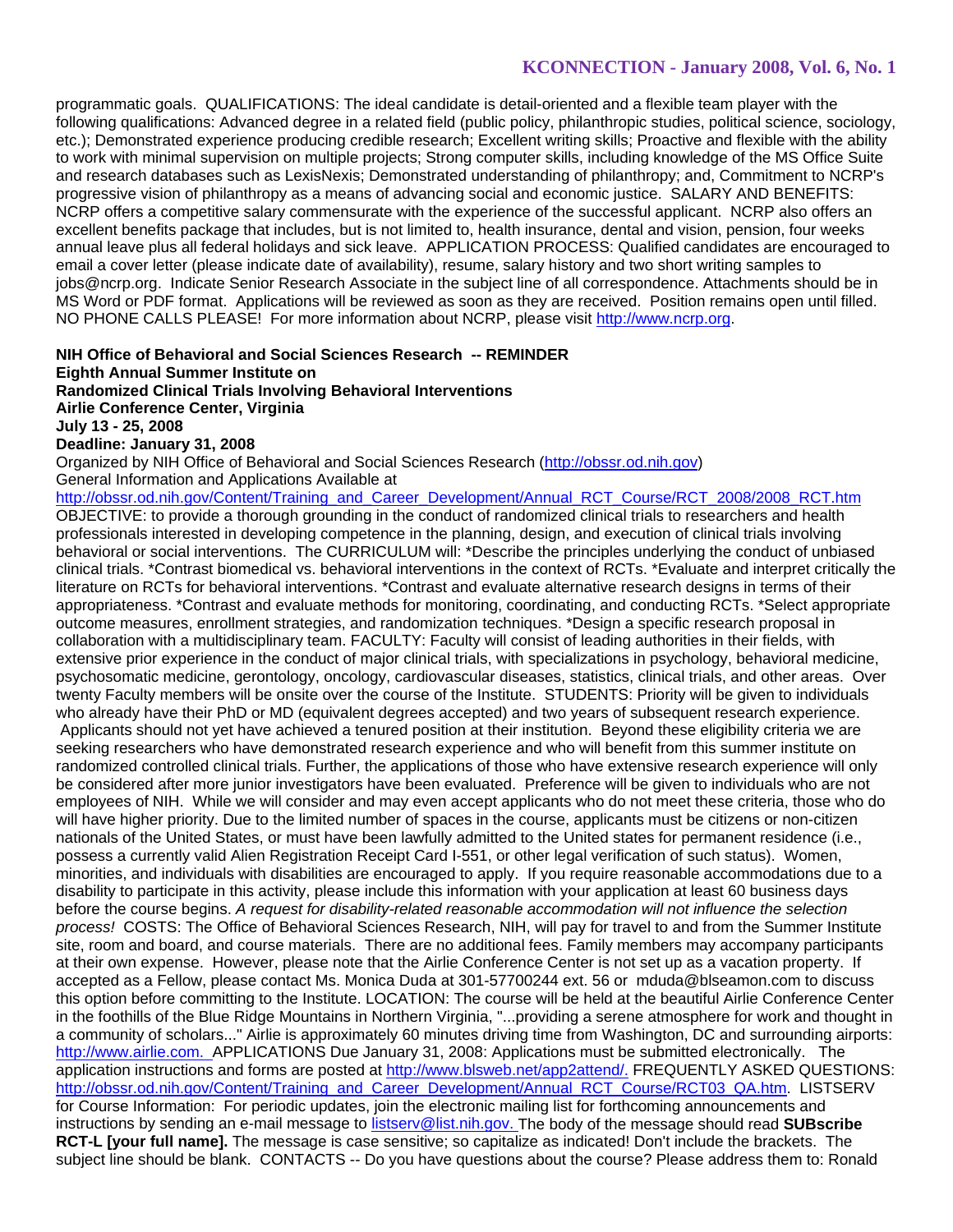P. Abeles, Ph.D., Special Assistant to the Director, Office of Behavioral and Social Sciences Research, National Institutes of Health, Bldg. 31C, Rm. B1C19, MSC 2027, Bethesda, MD 20892-2027, Telephone: 301.496.7859, Email: abeles@nih.gov.

#### **Northeastern University, Boston, MA**

#### **Tenured Associate/Full Professor and Chair, Department of Health Sciences Deadline: February 1, 2008**

Come join a new interdisciplinary graduate program focused on urban public health! The Department of Health Sciences at Northeastern University in Boston is seeking a senior faculty member committed to urban, community, and public health, to provide leadership for the department and to Bouve College's initiatives in urban health and interdisciplinary education.

Bouve College is one of six colleges at Northeastern University and is housed in the new Behrakis Health Sciences Center. The College, comprised of three schools, Nursing, Pharmacy and Health Professions, prepares students for health science careers in nine undergraduate and 29 graduate majors. The comprehensive array of skills, expertise and professions present in the Bouve College of Health Sciences are found at few institutions. The Department of Health Sciences consists of an undergraduate program in Health Sciences, an MPH program in urban health and a Masters program in Exercise Sciences. The Health Sciences program is designed to prepare undergraduate students for post graduate education in medicine, public health, and the health professions by giving them a strong foundation in the basic sciences, liberal arts, and urban/public health. A new MPH program in urban health has just been approved and will be accepting the first class of students in September 2008. The Department is enhanced by the presence of the Institute on Urban Health Research and the Center for Community Health Education Research and Service (CCHERS)--a network of 15 academic health centers in Boston.

The Chair will have demonstrated academic and leadership experience; a strong record of funded research and publications in urban and/or community health; and experience with undergraduate and graduate teaching. Areas of expertise are open and include epidemiology, biostatistics, health education, health administration, health policy, health behavior, and/or health disparities. The Chair will play a leadership role in enhancing Bouv's standing in community and public health and further strengthening a strong research oriented faculty. Qualifications for this position: (1) An earned doctorate in public health, health professions, medical sciences or social sciences is required and an MPH is desirable, (2) an excellent record of college teaching in areas of public and/or community health, (3) an excellent record of accomplishment including scholarly publications and external research funding, (4) demonstrated leadership in administering an academic/research program and community engagement, and (5) demonstrated experience and commitment to supporting a diverse faculty, staff and student environment. Salary is competitive and rank is commensurate with experience and qualifications. Application materials are due February 1, 2008 and include: 1) CV, 2) letter of intent, 3) names and contact information of references, and 4) 2-3 published research articles that exemplify the applicant's most recent work. Northeastern University values diversity and particularly welcomes applications from members of historically underrepresented groups including women and persons with disabilities. Application Procedure: Please send application materials electronically to: Dr. Hortensia Amaro, Search Committee Chair Distinguished Professor, Department of Health Sciences and Director, Institute on Urban Health Research h.amaro@neu.edu.

#### **National Cancer Institute**

### **Position in Social Science and Cancer Statistics**

**Surveillance Research Program, Division of Cancer Control and Population Sciences** 

Have an impact on cancer disparities in the 21st Century! The Surveillance Research Program (SRP), Division of Cancer Control and Population Sciences, National Cancer Institute, located within the National Institutes of Health (NIH), Department of Health and Human Services (DHHS) is inviting applications for a quantitative epidemiologist / social scientist with a focus on social correlates of cancer. The SRP's mission is to provide a portrait of cancer in the United States through measurement of incidence, morbidity, prevalence, survival, and mortality. SRP manages the Surveillance, Epidemiology, and End Results (SEER) Program, a comprehensive population-based cancer reporting system used to monitor the cancer burden and follow trends in cancer rates in the United States. The position focuses on utilization of novel measures of health disparities, examination of individual vs ecologic measures of socioeconomic status and/or geospatial analysis. The successful candidate will have the opportunity to initiate and manage collaborative analyses with scientists from NCI and other institutes, agencies and academic centers. Outstanding resources include access to SEER data and the rich data sets resulting from database linkages to examine factors that influence cancer rates. If you are a talented, knowledgeable and motivated individual with experience in social sciences and statistics and want to play a significant role in a dynamic organization focused on reducing cancer health disparities, consider joining SRP. Candidates must have a doctoral degree and demonstrate: substantial independent research in the social, psychological, epidemiologic and/or cultural dimensions of health with a focus on disparities; statistical proficiency demonstrated by research publications; prior success in obtaining extramural funding and in interdisciplinary collaborations; and excellence in mentoring or teaching. Salary commensurate with experience. Excellent benefits. Located in Rockville, MD, near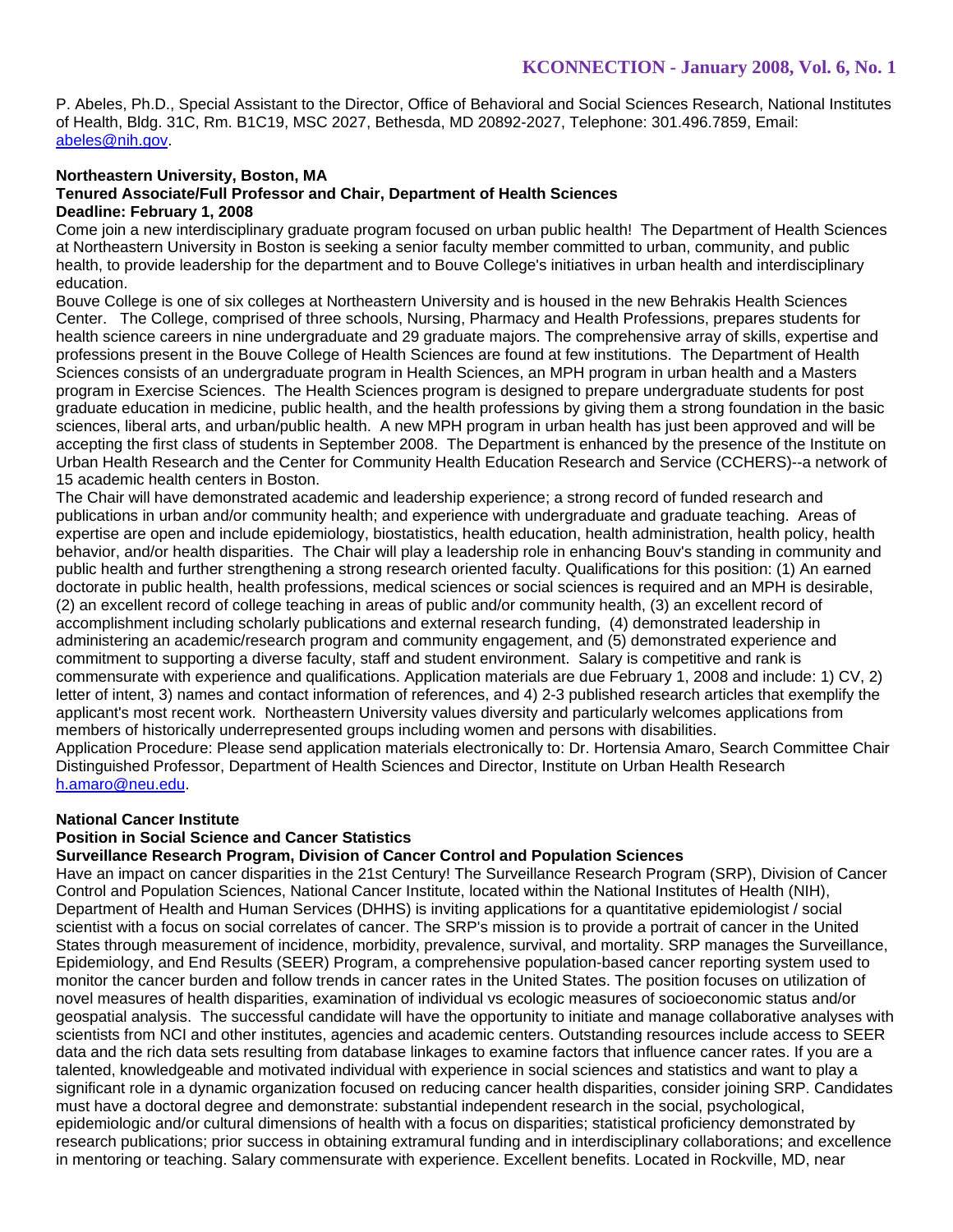Washington, DC. U.S. citizenship or permanent residency is required for federal positions. DHHS and NIH are equal opportunity employers and this position is subject to a background investigation. Please send a cover letter briefly summarizing your experience and interests along with your CV and contact information for three references, preferably by e-mail, to: Judith Swan, MHS, Surveillance Research Program, DCCPS, 6116 Executive Blvd., Suite 504, Bethesda, MD 20892-8315, Phone: (301) 435-4958, Fax: (301) 480-4077, js60y@nih.gov, http://seer.cancer.gov/, http://surveillance.cancer.gov/csb/.

#### **Office of Family Health, Public Health Division, Dept. of Human Services, Portland, OR Maternal and Child Health Assessment and Evaluation Manager**

The Office of Family Health is recruiting for a new state level leadership position, the MCH Assessment and Evaluation Manager, in the Office of Family Health, Public Health Division, Department of Human Services. This position will report to the MCH Section Manager and will oversee the operations, development and evaluation of the MCH Assessment and Evaluation Services Unit that includes a professional team of researchers, epidemiologists, and program evaluators. The activities of this unit include making key decisions on data collection, analysis, and interpretation for decision-making and planning for Oregon's MCH population. Accurate and appropriate public health data interpretations and reports are supported through technical assistance, training, and continuous improvement evaluation. This position will work closely with other sections in the Office of Family Health, including the MCH program unit and population services, MCH informatics, adolescent health, immunization, women's and reproductive health, and WIC, with other public health offices, and state and local agencies. The Office of Family Health, located in beautiful Portland, Oregon, provides statewide leadership and expertise in public health policy development and program administration in Maternal and Child Health and Community Health. If interested, contact Katherine Bradley, Office of Family Health Administrator at 971-673-0233 or Katherine.Bradley@state.or.us

# **PolicyLink, Oakland, CA**

## **Associate Director, Health**

Ideal candidates will possess an interest in policy, advocacy, and issue areas that are at the core of the PolicyLink mission. The associate director is a key staff member in the PolicyLink Center for Health and Place, which weaves research and action into policy initiatives to ensure that everyone--especially those in low-income and communities of color--can live, work, and play in healthy environments. The associate director works in collaboration with executive and senior level colleagues to provide research and recommendations to a consortium of six funders. Candidates for associate director should have: \*A minimum of seven years experience in public health and/or public policy; \*An advanced degree (MPP, MPA, MPH, or MSW); \*Strong written and verbal communications skill; \*Excellent analytical skills. The associate director will occasionally be responsible for supervising staff and must be able to work collaboratively with project partners. This position requires some travel. For details, please visit:

http://www.policylink.org/JobOpportunities.html. To apply: Send resume, cover letter with salary requirements, and three professional references to -- Mail: PolicyLink – [Title of position being applied for], 1438 Webster Street, Suite 303, Oakland, CA 94612; Fax:

510-587-1113; E-mail:jobs@policylink.org, (in subject line: "[your name]" [position applying for]).

## **PolicyLink, Oakland, CA**

## **Program Associate, Infrastructure**

Ideal candidates will possess an interest in policy, advocacy, and issue areas that are at the core of the PolicyLink mission. The program associate in infrastructure assists in developing and implementing a growing PolicyLink program area focused on promoting fiscal reform and public infrastructure investments (school facilities, affordable housing, and other infrastructure) that lead to equitable community and regional development. The program associate will conduct both quantitative and qualitative research, analyze legislation and other policies, write reports and policy memos, and engage in building strategic alliances and policy advocacy with partners, including local and state advocates, constituency groups, and practitioners. Qualifications for the position include: \*Three to six years experience and/or training in state and local infrastructure (school facilities, and/or state and local finance); \*Experience with public policy analysis and advocacy; \*Strong communication skills, written and verbal; \*Strong research and analytical skills; \*Advanced degree or equivalent experience in relevant field. For details, please visit: http://www.policylink.org/JobOpportunities.html. To apply: end resume, cover letter with salary requirements, and three professional references to -- Mail: PolicyLink – [Title of position being applied for], 1438 Webster Street, Suite 303, Oakland, CA 94612; Fax:

510-587-1113; E-mail:jobs@policylink.org, (in subject line: "[your name]" [position applying for]).

### **PolicyLink, Oakland, CA**

#### **Program Associate, Founder and CEO**

Ideal candidates will possess an interest in policy, advocacy, and issue areas that are at the core of the PolicyLink mission. The program associate works closely with Founder and CEO Angela Glover Blackwell to assist her in carrying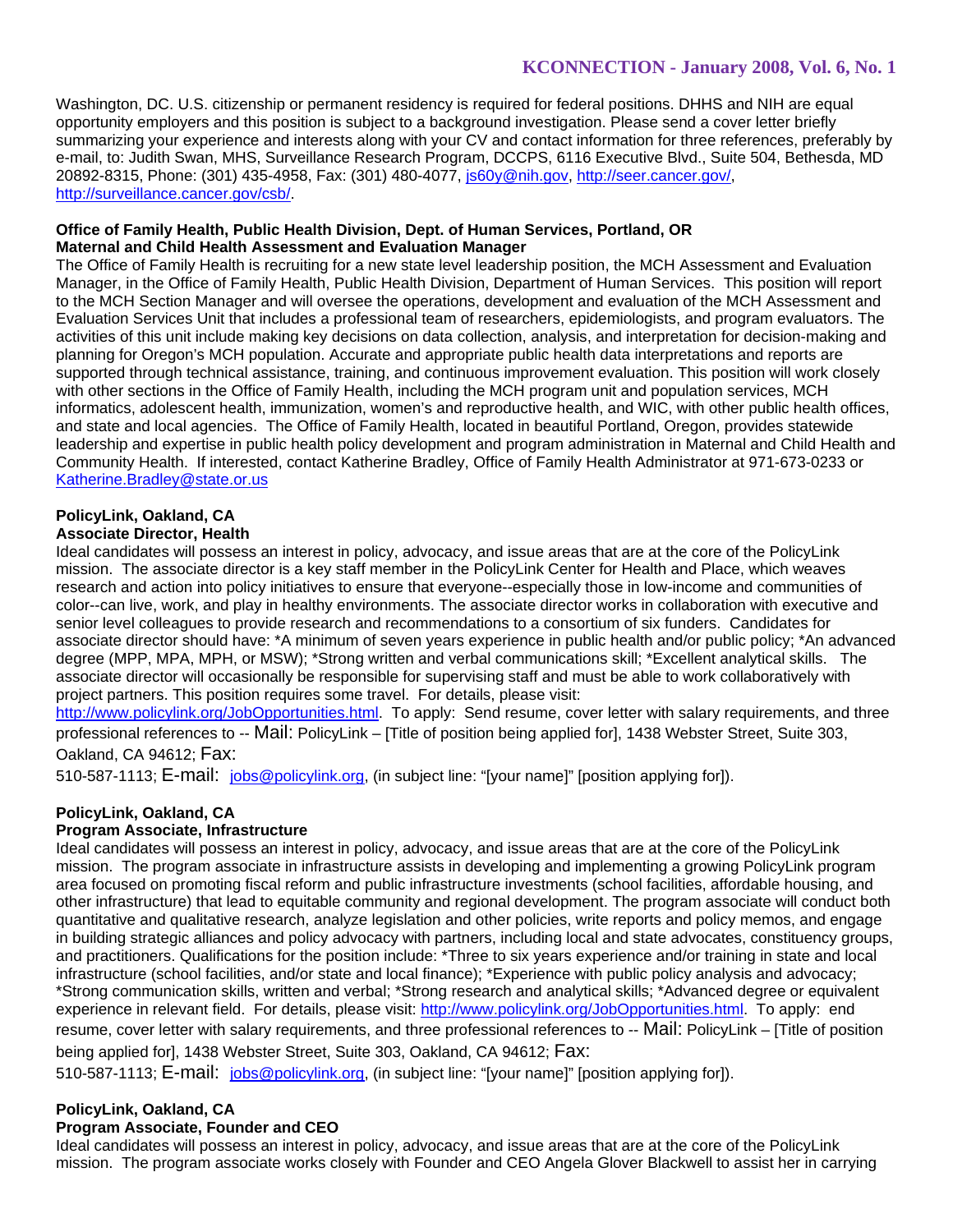out significant program-related leadership responsibilities. This position requires qualitative research, the ability to think clearly and conceptualize ideas, good writing skills, and discretion in handling sensitive assignments and materials. Qualifications for the position include: \*Excellent verbal and written communications skills; \*Discretion, flexibility, and excellent interpersonal skills; \*BA degree; \*Minimum of five years professional executive level experience; \*Project management experience acquired through academic, employment, or other opportunities. For details, please visit: http://www.policylink.org/JobOpportunities.html. To apply: Send resume, cover letter with salary requirements, and three professional references to -- Mail: PolicyLink – [Title of position being applied for], 1438 Webster Street, Suite 303, Oakland, CA 94612; Fax:

510-587-1113; E-mail:jobs@policylink.org, (in subject line: "[your name]" [position applying for]).

#### **Robert Wood Johnson Foundation Clinical Scholars Program Deadline: February 29, 2008**

The Robert Wood Johnson Foundation (http://www.rwjf.org/) Clinical Scholars program is designed to foster the development of physicians who will lead the transformation of American health care. These future leaders will conduct innovative research and work with communities, organizations, practitioners, and policy makers on issues important to the health and well-being of all Americans. Program highlights include leadership training; mentoring; protected research time; national networking; health services and community-based research training; and financial support for research projects and professional travel. To be eligible, physicians must be committed to a career in academic medicine, health policy, or another career congruent with the program's purposes and priorities of developing physician leaders; be highly regarded by those responsible for their clinical training; intend to complete the clinical requirements of their residency/fellowship training by the date of entry into the program (except for surgeons). Scholars may not hold appointments as sub-specialty fellows during their tenure in the program, and they must be a citizen or permanent resident of the United States or one of its territories. Up to twenty-nine scholars will be selected in 2008 for appointments beginning in 2009. The first-year scholar stipend is no less than \$50,000 per year, with an increase the second year. Additional financial support is provided for research projects and professional travel. The complete Call for Proposals is available at the RWJF Website. http://fconline.foundationcenter.org/pnd/10010120/rwif

#### **The Macaulay Institute, Aberdeen, UK Research Leader, Society, Governance & Institutions Deadline: February 1, 2008**

We are seeking an experienced qualitative researcher to provide leadership to a growing research team. You will manage projects on rural development and resource management within the wider Socio-Economic Research Group. You have a reputation for theoretical excellence, methodological innovation and an interest in applying these to contemporary societal issues, both in Scotland and internationally. You have a strong publications record, demonstrated project management experience, and a proven ability to win research funding. Experience of rural or environmental research is desirable but not essential. Starting salary within the range £36,500 - £41,800 per annum with excellent employee benefits including final salary pension scheme.

Quote Ref MA43/07. Further information and application forms can be obtained from: Human Resources, The Macaulay Institute, Aberdeen, AB15 8QH, T:01224-498200, E: hr@macaulay.ac.uk, www.macaulay.ac.uk/jobs. Completed application forms must be returned by 1 February 2008.

## **University of California, Los Angeles, The School of Public Health and the Chicano Studies Research Center** Assistant / Associate Professor Latino Health School of Public Health

University of California at Los Angeles The School of Public Health and the Chicano Studies Research Center at the University of California, Los Angeles, are jointly seeking a tenure-track faculty member with a focus in the field of Latino Health. The primary appointment will be in the School of Public Health but the incumbent will also be a faculty associate of the Chicano Studies Research Center and expected to contribute to scholarly research on Chicano-Latino populations. The decision regarding which department(s) the candidate will join within the School of Public Health will be determined once a finalist is selected, to ensure the most appropriate fit. Candidates must have a doctoral or equivalent degree with experience and scholarship in the area of Latino Health. The holder of this appointment will be expected to develop a curriculum of courses that can be cross-listed with the Department of Chicana and Chicano Studies. Qualifications include a commitment to interdisciplinary research and excellence in teaching, including undergraduate level instruction. Ideal candidates will also have strong leadership, administrative and entrepreneurial skills, and prior success in obtaining extramural funding

and working with agencies and community based organizations that serve the health needs of Latino populations. Applicants should send their curriculum vitae, statement of research interests, and the names and addresses of at least three references to the address below. Review of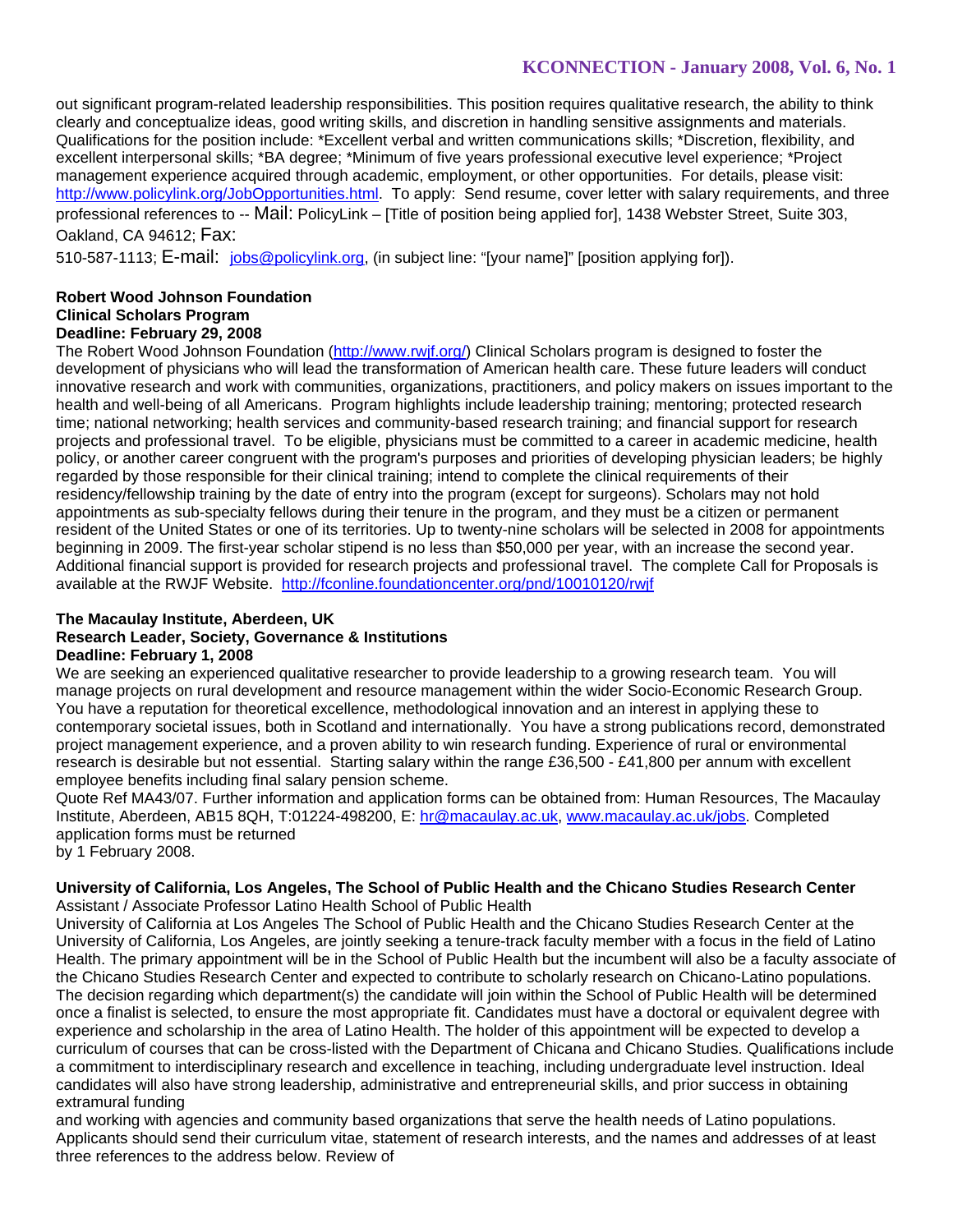applications will commence immediately, and continue until the position is filled. For more information on the School of Public Health, and the Chicano Studies Research Center, you can visit the following sites: www.ph.ucla.edu and www.chicano.ucla.edu Susan Fisher, Coordinator Latino Health Search Committee Office of the Dean, UCLA School of Public Health, Box 951772 Los Angeles, CA 90095-1772 Phone: (310) 206-6075 Fax: (310) 794-7025, sefisher@mednet.ucla.edu

#### **University of Colorado – Denver**

## **IGERT PhD Fellowships Available to Study Sustainable Urban Infrastructure in Real Cities Applications for Fall 2008 are being accepted from January 15 to February 15, 2008 (or until the positions are filled).**

The University of Colorado Denver seeks PhD students in Engineering, Architecture & Planning, Public Affairs, and, ealth & Behavioral Sciences to work on dissertations pertaining to the development of sustainable infrastructures in cities worldwide. Nationally-recruited IGERT PhD trainees will be supported through a grant received from the National Science Foundation (NSF).

PROGRAM SUMMARY: Our program seeks to integrate innovative technologies in various infrastructure sectors (water, energy, transport, waste, buildings, etc) with urban planning, public policy and community-based participatory research to achieve urban health and sustainability goals. Students from all the participating disciplines will have the exciting opportunity to work on real-world sustainability projects in cities along the Denver / Front Range area in Colorado, USA, and/or in our sister city, Chennai, India. We are presently partnering with three cities to assist in water, energy, climate action and health projects. IGERT PhD TRAINEE BENEFITS include tuition and fees, a stipend of \$30K per year for 2.3 years, funds to support doctoral research and much more! IGERT ASSOCIATES: Students interested in Masters-level degrees should inquire about our IGERT Associate positions and Certificates in Sustainable Infrastructure. APPLY NOW! For more information, please go to: www.cudenver.edu/IGERT. IGERT PhD Trainees must be US Citizens or Permanent Residents. IMPORTANT NOTE: Candidates with backgrounds in Math/Science and the Liberal Arts can apply for PhD positions in all the above disciplines Engineering, Architecture and Planning, Policy and Health and Behavioral Sciences, according to their interest. Some additional pre-requisite coursework may be required for PhDs in some disciplines based on the candidate<sup>1</sup>s prior degree and coursework.

## **University of Massachusetts, Lowell, Department of Community Health and Sustainability Assistant/Associate Professor-Community Health &**

#### **Sustainability (Tenure-Track)**

The Department of Community Health and Sustainability, University of Massachusetts Lowell seeks applicants interested in teaching undergraduate students a social justice orientation to public health in a community health education program. UMass Lowell is a public university with working students mostly from the Merrimack Valley region and the greater Boston metropolitan area. Official Posting at: http://www.uml.edu/hr/jobpostings/Assistant-Associate\_Professor-Community\_Health\_%26\_Sustainabil.html. Job Reference #: FC02040701. Anticipated Salary: \$68,000 - \$70,000. General Summary (Purpose) of Position: This tenure track position will contribute directly to the teaching, research, and service missions of the Department of Community Health and Sustainability within the School of Health and Environment. Primary teaching responsibilities will include undergraduate community health core courses as well as upper level courses in the B.S. program in Health Education, Community Health Option. Faculty will be expected to: participate in interdisciplinary, community-based research emphasizing economic, social, cultural, and environmental as well as physical and biological aspects of health; work with diverse students, colleagues, and communities; and, possess skill in a variety of teaching methods such as service learning, student internships, and online teaching. To learn more about the

School of Health Education and Environment's programs please visit its homepage at

http://www.uml.edu/college/SHE/default.html, and for more information about our department, see

http://www.uml.edu/colleges/SHE/CHS/default.html. MINIMUM QUALIFICATIONS: · Earned Doctorate in Public or Community Health, Health Promotion, or Health Education, or related field is required. · Demonstrated potential to sustain active research program. · Demonstrated ability working with diverse student and faculty population. · Candidates should have evidence of excellent public health science-based teaching.  $\cdot$  A record of peer-reviewed publications commensurate with experience and rank. · Ability to communicate proficiently in English. \*To Apply:\* Apply by email (preferred) or postal service, Email address: search\_chs08@uml.edu. Send a letter of intent, complete CV, and samples of research publications to: Craig Slatin, Search Committee Chair, Department of Community Health and Sustainability, School of Health and Environment, 3 Solomon Way, Suite 3, University of Massachusetts Lowell, Lowell, MA 01854. Applications will be considered until position is filled. Initial review of applications will begin January 17, 2008. Contact the University of Massachusetts Lowell Human Resources Department at 978-934-3560 for information regarding benefits and related employment matters.

### **‹ back to top ›**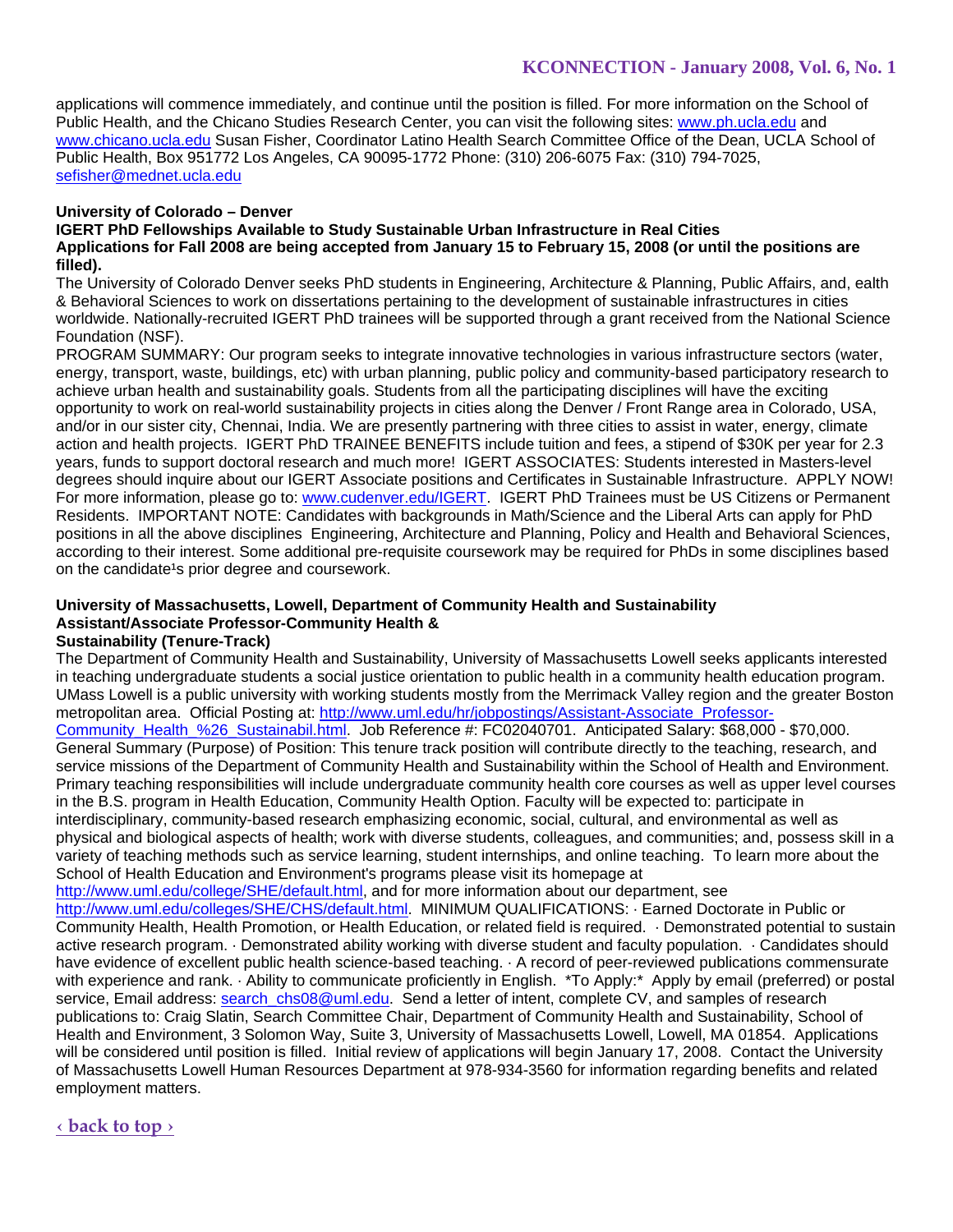## **CONFERENCES AND EVENTS**

#### **Prevention Connection Web Conference**

**Toward a Community Solution: Advancing Primary Prevention of Violence Against Women Wednesday, December 12, 2007 (02:00 PM - 03:30 PM Eastern ST, 01:00 PM - 02:30 PM Central ST, 12:00 PM - 01:30 PM Mountain ST, 11:00 AM - 12:30 PM Pacific ST, 10:00 AM - 11:30 AM Alaska ST, 09:00 AM - 10:30 AM Hawaii ST)** 

This popular web conference sets the foundation for Prevention Connection's web conference series. The Spectrum of Prevention will be introduced as a strategy to change norms to prevent violence against women. This web conference will be a repeat of conferences held in March 2005, June 2005, February 2006 and November 2006. Presenters: Elizabeth Waiters and Nicole Kravitz-Wirtz, Prevention Institute <http://www.preventioninstitute.org/> . Host: David Lee, Prevention Connection. Registration is open now at http://www.preventconnect.org/. This session will be restricted to the first 350 people who register. Cost: Free. What is a web conference? A web conference is an opportunity to attend an online workshop. In a web conference, you watch a presentation on your computer screen (using your internet connection) while you hear the presentation through your telephone (you will dial-in to a conference call) or read the presentation through our captioning service (also on your computer screen). Web conferences feature opportunities to participate in online question & answer session and live text chat between participants. If you are unable to join on your computer, you can download the presentations slides and listen to the presentation on your telephone. Real Time Captioning Is Available. Please indicate on your registration if you want information about real time captioning. Prevention Connection is a national project of the California Coalition Against Sexual Assault <htttp://www.calcasa.org/> and is sponsored by the National Center for Injury Prevention and Control <http://www.cdc.gov/ncipc> at the U.S. Centers for Disease Control and Prevention. The views and information provided in our web conferences do not necessarily represent the official views of the U.S. Government, the CDC, or CALCASA. For more information contact: David S. Lee, Director of Prevention Services / Prevention Connection Manager, California Coalition Against Sexual Assault, 1215 K Street Suite 1100, Sacramento, CA 95814, 916-446-2520 x 309, 888-922-5227, 916-446-8166 fax, 916-446-8802 TTY/TDD.

### **Kaisernetwork LIVE Webcast: Today's Topics In Health Disparities Federal Legislative Efforts to Address Health Disparities between Racial and Ethnic Groups**

#### **Dec. 14, 2007 at 9 a.m. ET**

#### **http://www.kaisernetwork.org/todaystopics/14dec07**

Nearly a dozen bills have been introduced in the 110th Congress that focus on addressing health disparities or minority health, and other legislative initiatives have included provisions to address disparities. On Friday, Dec. 14, 2007, at 9 a.m. ET, the Kaiser Family Foundation will host a live, interactive webcast discussing current federal legislative efforts to address health disparities between racial and ethnic groups, and the factors that may influence the outcome of these efforts. WHAT: The next discussion in the interactive webcast series, Today's Topics In Health Disparities, addresses the question: "What Are the Current Federal Legislative Efforts to Address Health Disparities between Racial and Ethnic Groups?" WHO: This webcast will feature David Satcher, M.D., Ph.D., director of the Satcher Health Leadership Institute at the Morehouse School of Medicine and former U.S. surgeon general, who will discuss the gains and setbacks made in addressing racial and ethnic health disparities, as well as review the progress made towards meeting Healthy People 2010 objectives. Following the conversation with Dr. Satcher, a panel of experts will discuss recent bills aimed at reducing health disparities, including the Indian Health Care Improvement Act and the Minority Health Improvement and Health Disparity Elimination Act. The panel includes: \* Garth N. Graham, M.D., deputy assistant secretary for minority health at the Office of Minority Health at the Department of Health and Human Services; \* Dora Hughes, M.D., health and education policy advisor for Senator Barack Obama; \*Sean McCluskie, legislative director for Representative Xavier Becerra. The discussion will be moderated by Marsha Lillie-Blanton, Dr.P.H., senior advisor, and Cara James, Ph.D., senior policy analyst on race, ethnicity and health care for Kaiser. WHEN: Dec. 14, 2007, from 9 a.m. to 10 a.m. ET. HOW: Join the live webcast at http://www.kaisernetwork.org/todaystopics/14dec07. Email a question for the panel to TodaysTopics@kaisernetwork.org in advance or during the webcast.

#### **Association of Maternal & Child Health Programs**

**"We Are Making a Difference! Leadership, Innovation and Investment in Maternal and Child Health" Hilton Alexandria Mark Center**

## **Alexandra, VA**

**March 1-5, 2008**

This annual conference will bring together leaders in maternal and child health, public health practitioners and family advocates. Join us for sessions led by researchers, federal officials, advocates, healthcare providers and directors of state programs. This conference will cover a range of topics within the maternal and child health field, with a special focus on Social Justice. To register and for more information, visit www.amchp.org. You may avail of the early registration rate if you sign up by January 22, 2008.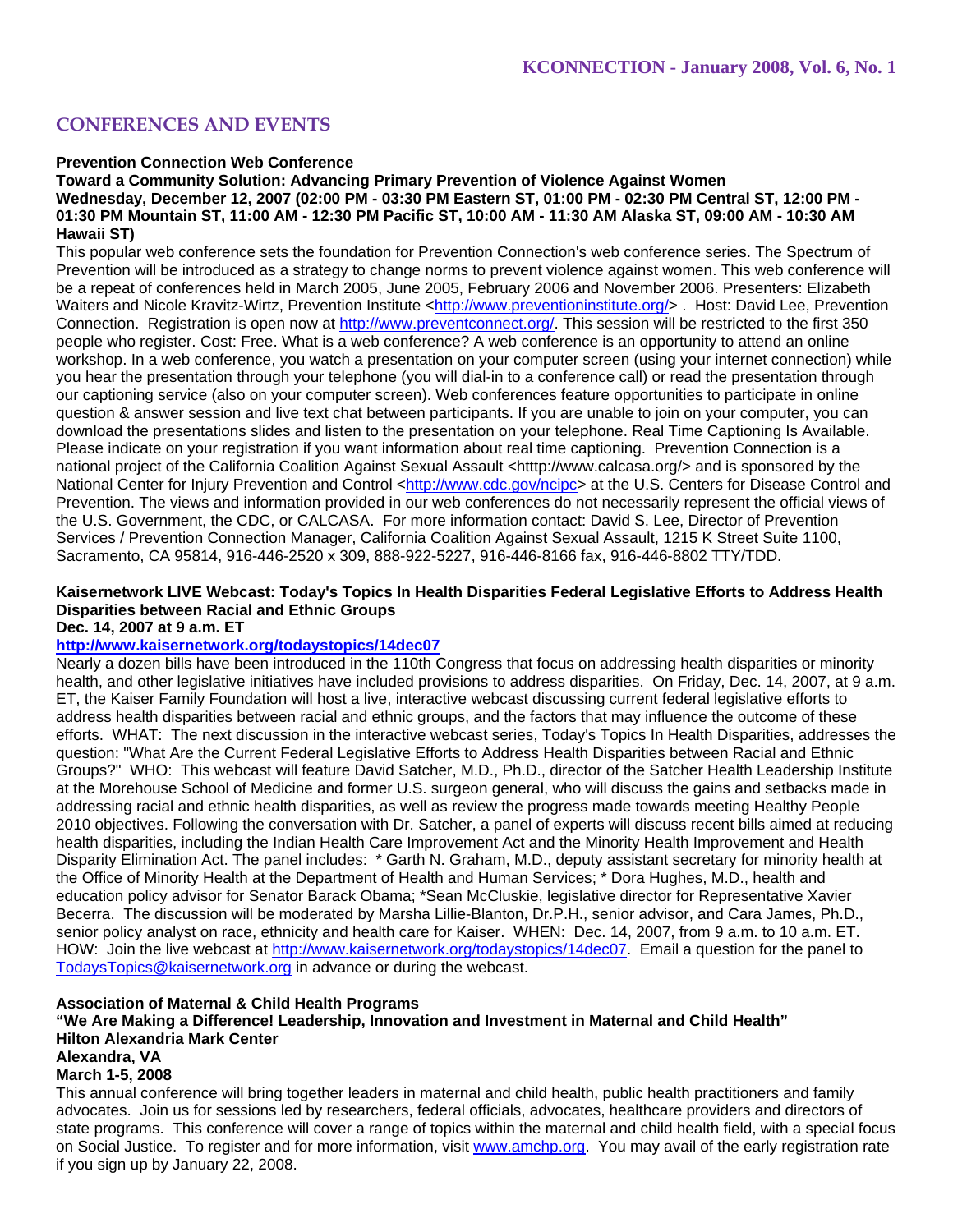## **‹ back to top ›**

## **RESOURCES**

#### **Publications**

**A Participatory Action Research Pilot Study of Urban Health Disparities Using Rapid Assessment Response and Evaluation** 

**David Richard Brown, Agueda Hernndez, Gilbert Saint-Jean, Sin Evans, Ida Tafari, Luther G. Brewster, Michel J. Celestin, Carlos Gmez-Estefan, Fernando Regalado, Siri Akal, Barry Nierenberg, Elaine D. Kauschinger, Robert Schwartz, and J. Bryan Page. November 29, 2007, 10.2105/AJPH.2006.091363 dbrown@med.miami.edu.** Abstract: Healthy People 2010 made it a priority to eliminate health disparities. We used a rapid assessment response and evaluation (RARE) to launch a program of participatory action research focused on health disparities in an urban, disadvantaged Black community serviced by a major south Florida health center. We formed partnerships with community members, identified local health disparities, and guided interventions targeting health disparities. We describe the RARE structure used to triangulate data sources and guide intervention plans as well as findings and conclusions drawn from scientific literature and epidemiological, historic, planning, clinical, and ethnographic data. Disenfranchisement and socioeconomic deprivation emerged as the principal determinants of local health disparities and the most appropriate targets for intervention.

**Child wellbeing and income inequality in rich societies: ecological cross sectional study Kate E Pickett, Richard G Wilkinson, BMJ 2007;335:1080 (24 November) http://www.bmj.com/cgi/content/full/335/7629/1080**

**Indigenous Ways of Knowing: Implications for Participatory Research and Community Patricia A.L. Cochran, Catherine A. Marshall, Carmen Garcia-Downing, Elizabeth Kendall, Doris Cook, Laurie McCubbin, and Reva Mariah S. Gover, November 29, 2007, 10.2105/AJPH.2006.09364, e.kendall@griffith.edu.au** Abstract: Researchers have a responsibility to cause no harm, but research has been a source of distress for indigenous people because of inappropriate methods and practices. The way researchers acquire knowledge in indigenous communities may be as critical for eliminating health disparities as the actual knowledge that is gained about a particular health problem. Researchers working with indigenous communities must continue to resolve conflict between the values of the academic setting and those of the community. It is important to consider the ways of knowing that exist in indigenous communities when developing research methods. Challenges to research partnerships include how to distribute the benefits of the research findings when academic or external needs contrast with the need to protect indigenous knowledge.

#### **Insurance plus Access Does not Equal Health Care: Typology of Barriers to Health Care Access for Low-Income Families**

Jennifer E. DeVoe, MD, DPhil; Alia Baez, BA; Heather Angier, BA; Lisa Krois, MPH; Christine Edlund, MSc; Patricia A. Carney, PhD. Ann Fam Med. 2007;5(6):511-518. ©2007 Annals of Family Medicine, Inc. Posted 12/21/2007 http://www.medscape.com/viewarticle/567154\_

Purpose: Public health insurance programs have expanded coverage for the poor, and family physicians provide essential services to these vulnerable populations. Despite these efforts, many Americans do not have access to basic medical care. This study was designed to identify barriers faced by low-income parents when accessing health care for their children and how insurance status affects their reporting of these barriers. Methods: A mixed methods analysis was undertaken using 722 responses to an open-ended question on a health care access survey instrument that asked lowincome Oregon families, "Is there anything else you would like to tell us?" Themes were identified using immersion/crystallization techniques. Pertinent demographic attributes were used to conduct matrix coded queries. Results: Families reported 3 major barriers: lack of insurance coverage, poor access to services, and unaffordable costs. Disproportionate reporting of these themes was most notable based on insurance status. A higher percentage of uninsured parents (87%) reported experiencing difficulties obtaining insurance coverage compared with 40% of those with insurance. Few of the uninsured expressed concerns about access to services or health care costs (19%). Access concerns were the most common among publicly insured families, and costs were more often mentioned by families with private insurance. Families made a clear distinction between insurance and access, and having one or both elements did not assure care. Our analyses uncovered a 3-part typology of barriers to health care for low-income families. Conclusions: Barriers to health care can be insurmountable for low-income families, even those with insurance coverage. Patients who do not seek care in a family medicine clinic are not necessarily getting their care elsewhere. Introduction Children from lower socioeconomic backgrounds have poorer health outcomes.[1,2] These health disparities are due, in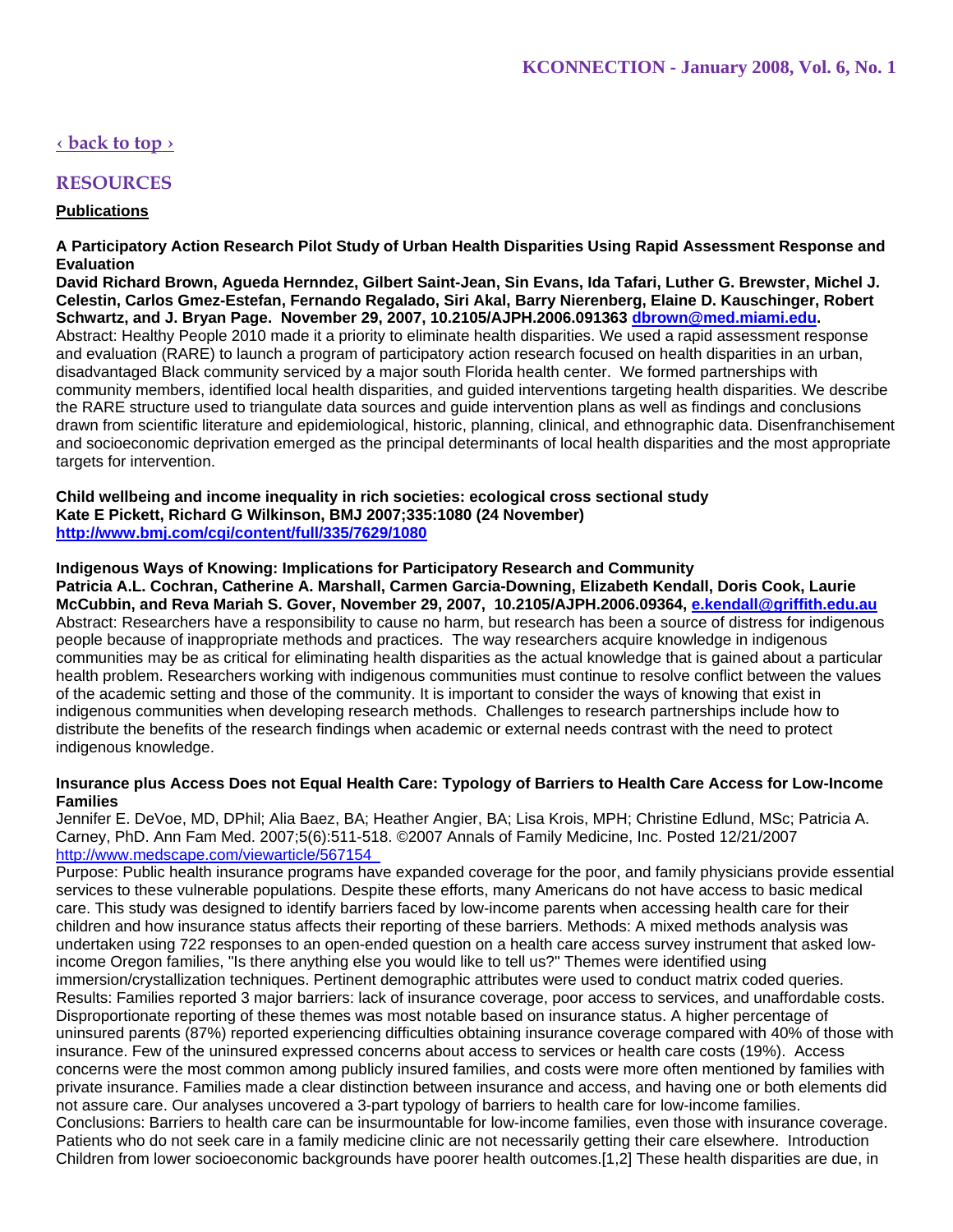part, to barriers in accessing medical care and utilizing primary care services.[3-5] Recent expansions in insurance coverage have improved access to health care for this population,[3,6-8] and the presence of family physicians in underserved communities has made primary care services more widely available.[9] Yet, even with the services of family physicians and expanded health insurance, children from low-income families are not guaranteed access to health care services.[5,10-15] Among the poor, who visits a family physician and who does not? What barriers persist? Family physicians caring for vulnerable populations must understand differences in access to care and utilization of services in their communities. Recent efforts to better understand these disparities have queried physicians and patients about differing practices based on a patient's health insurance status and type of insurance.[12-14,16] Other analyses have used vital statistics and Medicaid data to study utilization and coverage patterns.[6,17] Secondary analyses of administrative data are often several steps removed from the real-life experiences of vulnerable families, and studies conducted in physicians' offices miss the invisible families who are unable to visit health care facilities. To our knowledge, limited information has been collected directly from families living in poverty about factors affecting access to medical care and how insurance status affects their situations. This study was designed to add richness and depth to the current research by directly capturing the experiences of low-income families as they navigate the health care system and to determine how insurance coverage affects their concerns. In collaboration with state policy makers, we designed a crosssectional survey to collect statewide primary data. More than 25% of the survey respondents provided additional written comments to a concluding open-ended survey question that asked, "Is there anything else you would like to tell us?" We report findings from a mixed methods analysis of this subset of respondents.

#### **Reaching For A Healthier Life: Facts On Socioeconomic Status And Health In The U.S. Nancy Adler (director) and Judith Stewart (network administrator) with Sheldon Cohen, Mark Cullen, Ana Diez Roux, William Dow, Gary Evans, Ichiro Kawachi, Michael Marmot , Karen Matthews, Bruce McEwen, Joseph Schwartz, Teresa Seeman, and David Williams.**

New publication available from the John D. and Catherine T. MacArthur Foundation Research Network on Socioeconomic Status and Health

#### Available online as PDF file [52p]:

http://www.macses.ucsf.edu/News/Reaching%20for%20a%20Healthier%20Life.pdf or write the network office to request a hard copy at michael.daluz@ucsf.edu. Table of Contents: Introduction -- Fact 1: Social Status Matters for Health, from Birth to Death; Fact 2: Neighborhoods Matter; Fact 3: Employment Conditions Matter; Fact 4: Personal Behaviors Matter Fact 5: Health Care Matters; Fact 6: Race Matters; Fact 7: Stress Matters; Fact 8: Our Bodies Pay the Price; Policy Implications. Reaching for a Healthier Life: Synopsis - There are substantial disparities in health and longevity among different sectors of the US population. Who suffers from poorer health and greater premature mortality? How do these differences come about? What can be done to eliminate these disparities? Reaching for a Healthier Life answers these questions. Reaching for a Healthier Life is the result of a decade of work by the MacArthur Foundation Research Network on SES & Health. This multidisciplinary group of scientists has examined the pathways by which socioeconomic status "gets into the body" to affect health and longevity. There is no single pathway by which this occurs. Rather, resources associated with where people stand on the social ladder shape multiple aspects of their lives in ways that affect their health and well-being. Key findings are: (1) The effects of socioeconomic status are substantial. They are not limited to the effects of poverty but occur at all levels. Premature death is more than twice as likely for middle income Americans as for those who are the best off, and more than three times as likely for those who live near or in poverty compared to the most privileged. (2) Throughout life, from birth onward, our access to socioeconomic resources affects our chances for living a healthy life. The conditions we live in during childhood affect our health throughout our lives. (3) Health care is important when we are ill but accounts for only a small portion of health disparities. More important are factors that determine if we fall ill in the first place. (4) Each step up the social ladder provides greater access to social and physical environments that enable individuals to engage in health protective behaviors, (e.g., safe places to walk and access to healthier foods). (5) Conditions at work can contribute to health and health disparities. Jobs held by those lower on the ladder are more likely to involve shift work and physical hazards, low control over how and when tasks are done, job insecurity, and conflicts between family obligations and work requirements. (6) Exposure to extreme and prolonged stress,( "toxic stress"), is more common lower on the social ladder. Stressors that last a long time, like financial insecurity, interpersonal disputes, work-induced exhaustion, or chronic conflict are recorded in the body. (7) The biological consequences of exposure to stress are not transitory; they are cumulative. The normal functioning of the cardiovascular, immune, metabolic and nervous systems is disrupted. This disruption is made worse by poor health habits molded by social and physical environments lacking health-promoting alternatives. What can be done? Two kinds of policies are required to reduce premature death and eliminate health disparities: 1. Policies that impact income and wealth distribution, educational attainment and occupational mobility, and 2. Policies that buffer individuals from the damaging conditions of living below the top rungs. Supporting educational attainment, assuring a living wage, reducing crime, increasing opportunities for control at work, banning sale of soft drinks and junk food in schools are just a few policies with health consequences. Economic, education, labor and zoning policies are all health policies. The facts contained in this document support the case that policies to support healthy living conditions for all citizens are needed. The cost of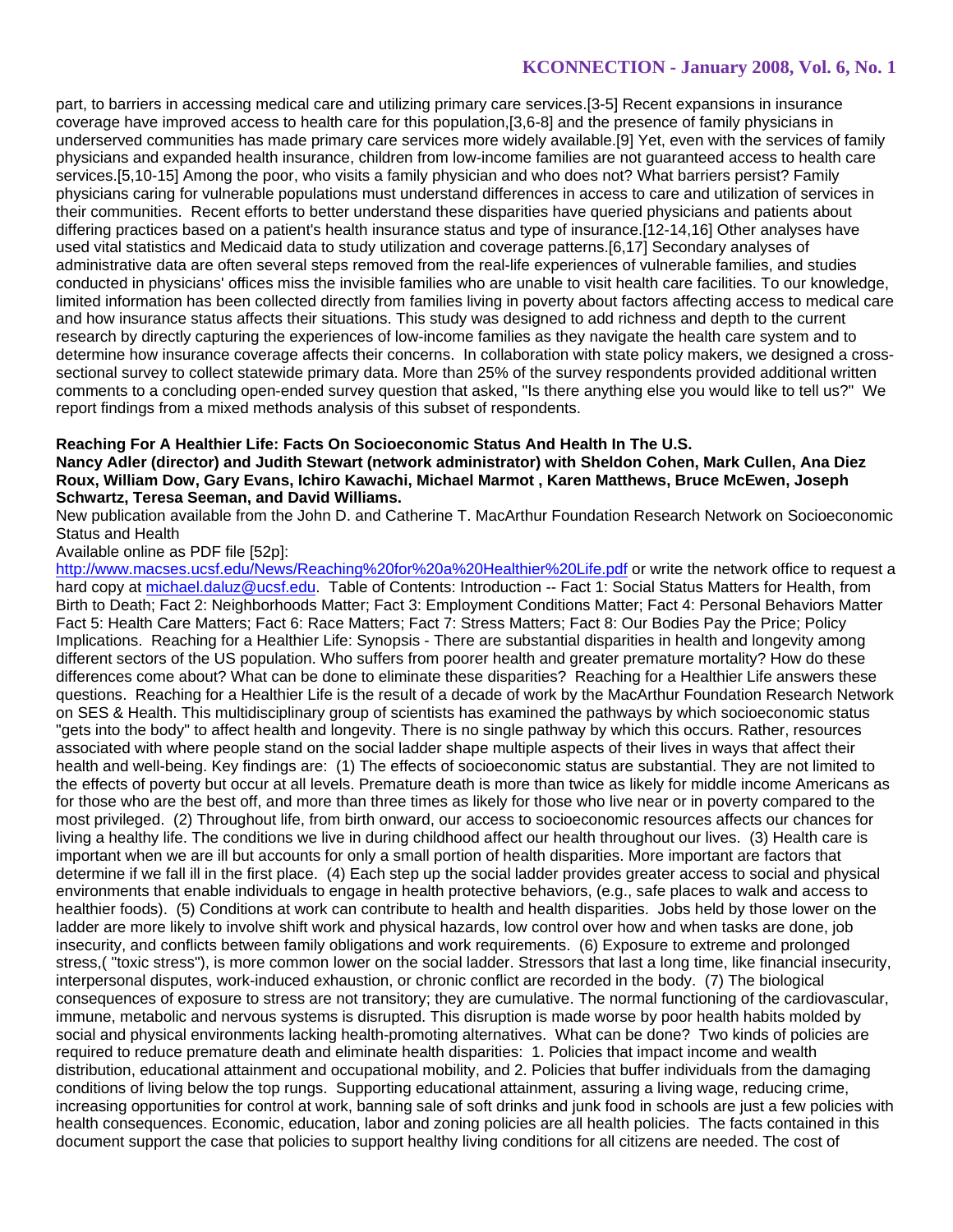implementing such policies would be offset by subsequent savings through increased productivity and lower health case costs. The initial investment would be money well spent. The one thing we cannot afford to do is nothing.

## **Reducing social inequalities in health: public health, community health or health promotion?**

#### **Valéry Ridde**

#### **IUHPE -- Promotion & Education Vol. Xiv, No. 2 2007, pp 63-67**

#### **http://dneuvians.googlepages.com/Health-Promotion.pdf**

Abstract: While the Consortium on "Community Health Promotion" is suggesting a definition of this new concept to qualify health practices, this article questions the relevance of introducing such a concept since no one has yet succeeded in really differentiating the three existing processes: public health, community health, and health promotion. Based on a literature review and an analysis of the range of practices, these three concepts can be distinguished in terms of their processes and their goals. Public health and community health share a common objective, to improve the health of the population. In order to achieve this objective, public health uses a technocratic process whereas community health uses a participatory one. Health promotion, on the other hand, aims to reduce social inequalities in health through an empowerment process. However, this is only a theoretical definition since, in practice, health promotion professionals tend to easily forget this objective. Three arguments should incite health promoters to become the leading voices in the fight against social inequalities in health. The first two arguments are based on the ineffectiveness of the approaches that characterize public health and community health, which focus on the health system and health education, to reduce social inequalities in health. The third argument in favour of health promotion is more political in nature because there is not sufficient evidence of its effectiveness since the work in this area is relatively recent. Those responsible for health promotion must engage in planning to reduce social inequalities in health and must ensure they have the means to assess the effectiveness of any actions taken.

#### **Using hepatitis A and B vaccination as a paradigm for effective HIV vaccine delivery**

#### **Scott D. Rhodes and Leland J. Yee D, Sexual Health. 2007 Jun;4(2):121-7. srhodes@wfubmc.edu**

Abstract: Background: An understanding of vaccine acceptance and uptake is imperative for successful vaccination of populations that will be primary targets for vaccination after a vaccine against HIV is developed and ready for dissemination. Experiences with vaccination against vaccine-preventable hepatitis (VPH) among men who have sex with men (MSM) may offer key insights to inform future HIV vaccination strategies. The purpose of this analysis was to explore what is known currently about vaccination among MSM, using knowledge gained from vaccination against VPH, and to identify important considerations from these experiences that must be explored further as a vaccine against HIV is promoted among MSM. Because cultural and political differences make it difficult to extrapolate findings from studies in one country to another, we have focused our analyses on studies conducted in the USA. Methods: Through a qualitative systematic review of published reports, we identified eight studies that reported correlates of VPH among MSM in the USA. Results: Six major domains of variables associated with vaccination against VPH were identified, including: demographics (e.g. younger age, higher educational attainment); increased vaccine knowledge; increased access to health care; provider recommendation; behaviours (e.g. same-sex behaviour, health-promoting and disease-preventing behaviours); and psychosocial factors (e.g. openness about one's sexual orientation, reduced barriers to being vaccinated, self-efficacy). Conclusions: Further research is needed to understand vaccination behaviour among MSM and to maximise acceptance and uptake after a vaccine exists. Experiences with VPH provide a real-world model on which to base preliminary assumptions about acceptance and uptake of a vaccine against HIV."

#### **What does justice have to do with it? A bioethical and sociological perspective on the diabetes epidemic Claudia Chaufan, Bioethical Issues, Sociological Perspectives , Advances in Medical Sociology, 2008, Volume 9, 269-300**

ABSTRACT -- Since World War II, rates of type 2 diabetes (henceforth diabetes) have skyrocketed, leading to talk of an ??epidemic,?? believed to result from formerly "adaptive" genotypes colliding with "affluent" postindustrial societies - largely their food excesses and physically undemanding jobs. Hence, experts describe diabetes as a struggle between biology and behaviors – "genes-as-destiny" and "lifestyles-as-choice" -- said to have spared no social group. However, racial and ethnic minorities and the poor are affected disproportionately. In this paper I challenge the "genes-lifestyle" framework and argue that the epidemic, particularly its distribution, is produced not by affluence but by poverty. The cumulative effect of malnutrition or hyperglycemia during pregnancy, of stunting in young children, of structural constraints over healthy lifestyles, and of the lack of a right to adequate medical care, which are all the results of poverty, leads to diabetes and its complications, and to disparities in their distribution among social groups. Hence, diabetes disparities are not mere differences but differences that are avoidable, unnecessary, and unjust. I also highlight selected conceptual problems of the genes-lifestyle framework that mislead about the potential contributions of genetics to human health. I conclude that because the roots of the diabetes epidemic lie in inequities in social power, the solutions required are not medical but political, and ought to concern a sociologically informed bioethics. I also conclude that insofar as dominant